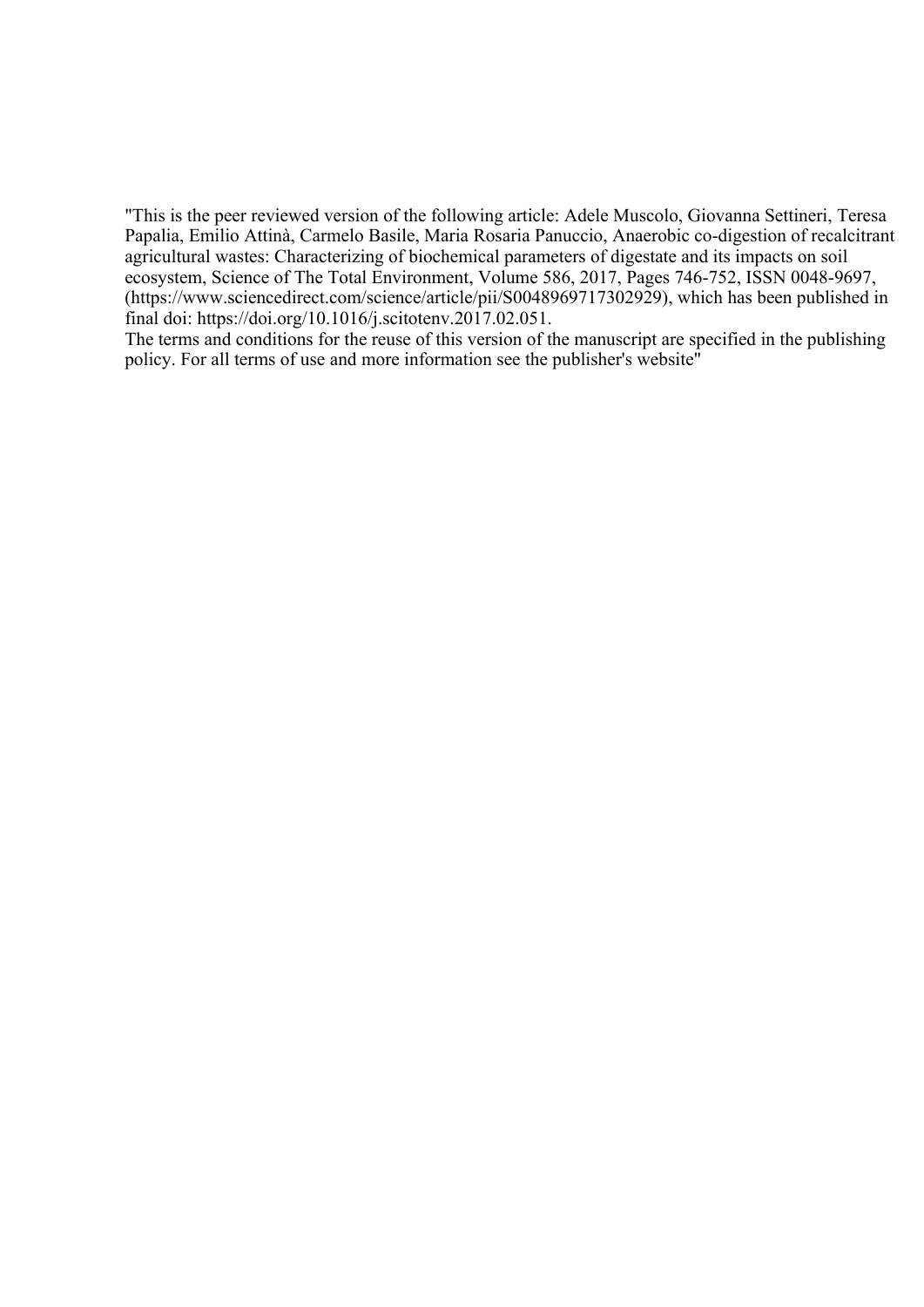| $\overline{2}$   | Anaerobic co-digestion of recalcitrant agricultural wastes: characterizing of biochemical                                                                      |
|------------------|----------------------------------------------------------------------------------------------------------------------------------------------------------------|
| 3                | parameters of digestate and its impacts on soil ecosystem.                                                                                                     |
| 4                | Adele Muscolo <sup>a*</sup> , Giovanna Settineri <sup>a</sup> , Teresa Papalia <sup>a</sup> , Emilio Attinà <sup>a</sup> , Carmelo Basile <sup>b</sup> , Maria |
| 5                | Rosaria Panuccio <sup>a</sup>                                                                                                                                  |
| 6                | <sup>a</sup> Department of Agriculture, "Mediterranea" University, Feo di Vito 89122- Reggio Calabria Italy                                                    |
| $\overline{7}$   | <sup>b</sup> Coop. Fattoria della Piana Soc. Agr. C.da Sovereto, Candidoni (RC), Italy                                                                         |
| 8                |                                                                                                                                                                |
| $\boldsymbol{9}$ |                                                                                                                                                                |
| 10               |                                                                                                                                                                |
| 11               | Correspondence to: Adele Muscolo, Department of Agriculture, "Mediterranea" University, Feo di                                                                 |
| 12               | Vito 89122- Reggio Calabria Italy. Telephone: 003909651694364 Fax: 003909651694550                                                                             |
| 13               | Mobile:00393397760414, amuscolo@unirc.it                                                                                                                       |
| 14               |                                                                                                                                                                |
| 15               |                                                                                                                                                                |
| 16               |                                                                                                                                                                |
| 17               |                                                                                                                                                                |
| 18               |                                                                                                                                                                |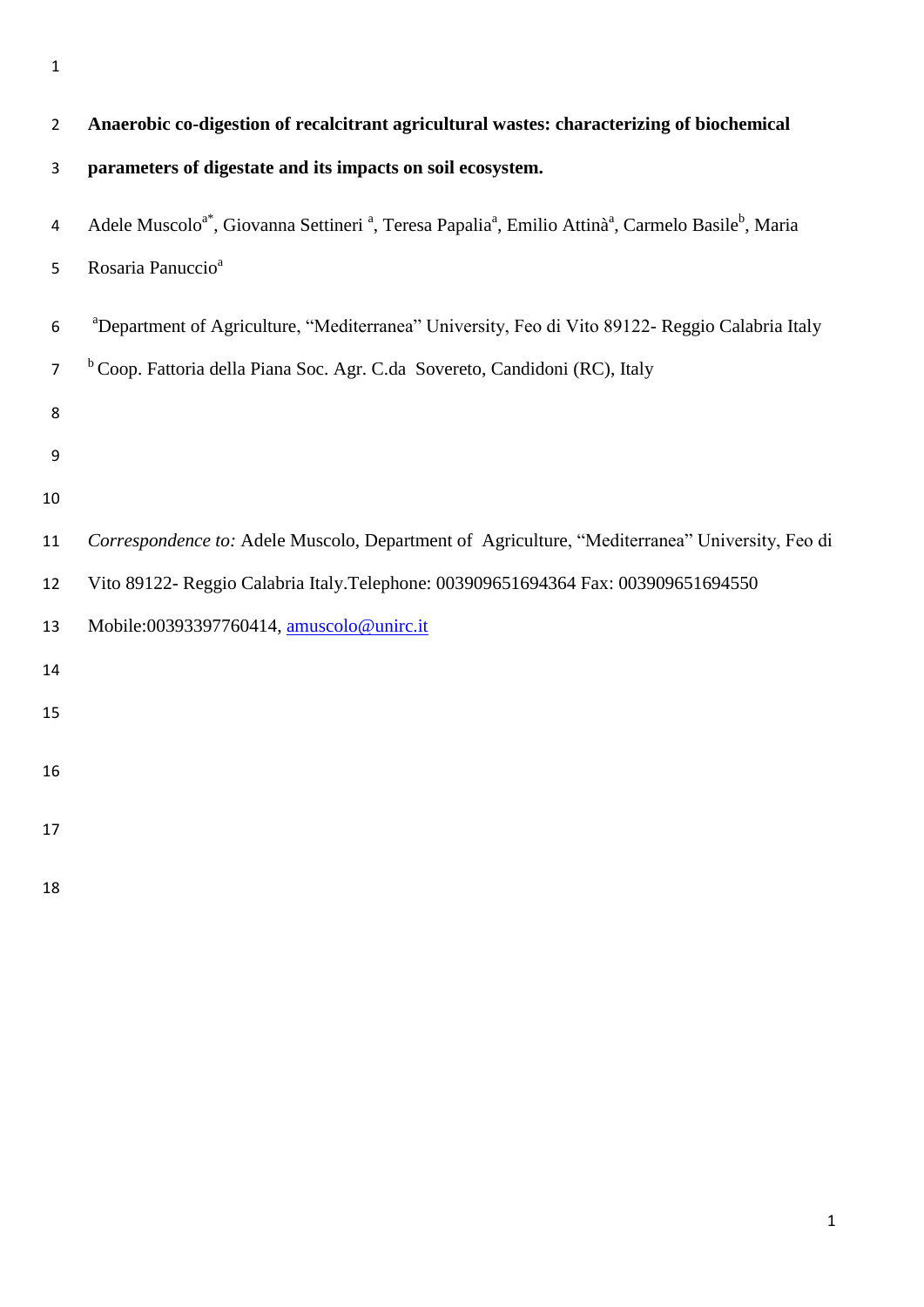### **Abstract**

 Anaerobic digestion (AD) of organic wastes is a promising alternative to landfilling for reducing Greenhouse Gas Emission GHG and it is encouraged by current regulation in Europe.. Biogas-AD produced, represents an ascertained useful source of green energy, while its by-product (digestate) is a waste, that needs to be safely disposal. The sustainability of anaerobic digestion plants partly depends on the management of their digestion residues. This study has been focused on the environmental and economic benefits of co-digest recalcitrant agricultural wastes such olive wastes and citrus pulp, in combination with livestock wastes, straw and cheese whey for biogas production. The aim of this work was to investigate the effects of two different bioenergy by-products on soil carbon stock, on enzymes involved in nutrient cycling and microbial content. The two digestates were obtained from two plants differently fed: the first plant (Uliva) was powered with 60% of recalcitrant agricultural wastes, and 40% of livestock manure milk serum and maize silage. The second one (Fattoria) was fed with 40% of recalcitrant agricultural wastes and 60% of livestock manure, milk serum and maize silage. Each digestate was subsequently separated in liquid and solid fractions and each fraction was added to the soil in different concentrations. . Our results evidenced that mixing and type of input feedstock didn't affect the quality of biogas, while affected the composition of digestates. i 3 months after treatments, results showed that the changes in soilchemical and biochemical characteristics depended on the source of digestate, the type of fraction, and the concentration used. The mainly affected soil chemical and biochemical parameters were SOM, MBC, FDA, WSP and CAT that can be used as soil quality indicators to assess the digestate agronomical feasibility. Analysis of variance showed that the interactions of concentrations and fractions were less significant than factors individually. These results show that the co-digestion of olive waste and citrus pulp with other organic wastes produces high quality biogas independently from percentages and type of feedstock input. On the contrary, the agronomic quality of a digestate is strictly dependent on percentage and type of feedstocks that will be used to power the digester. .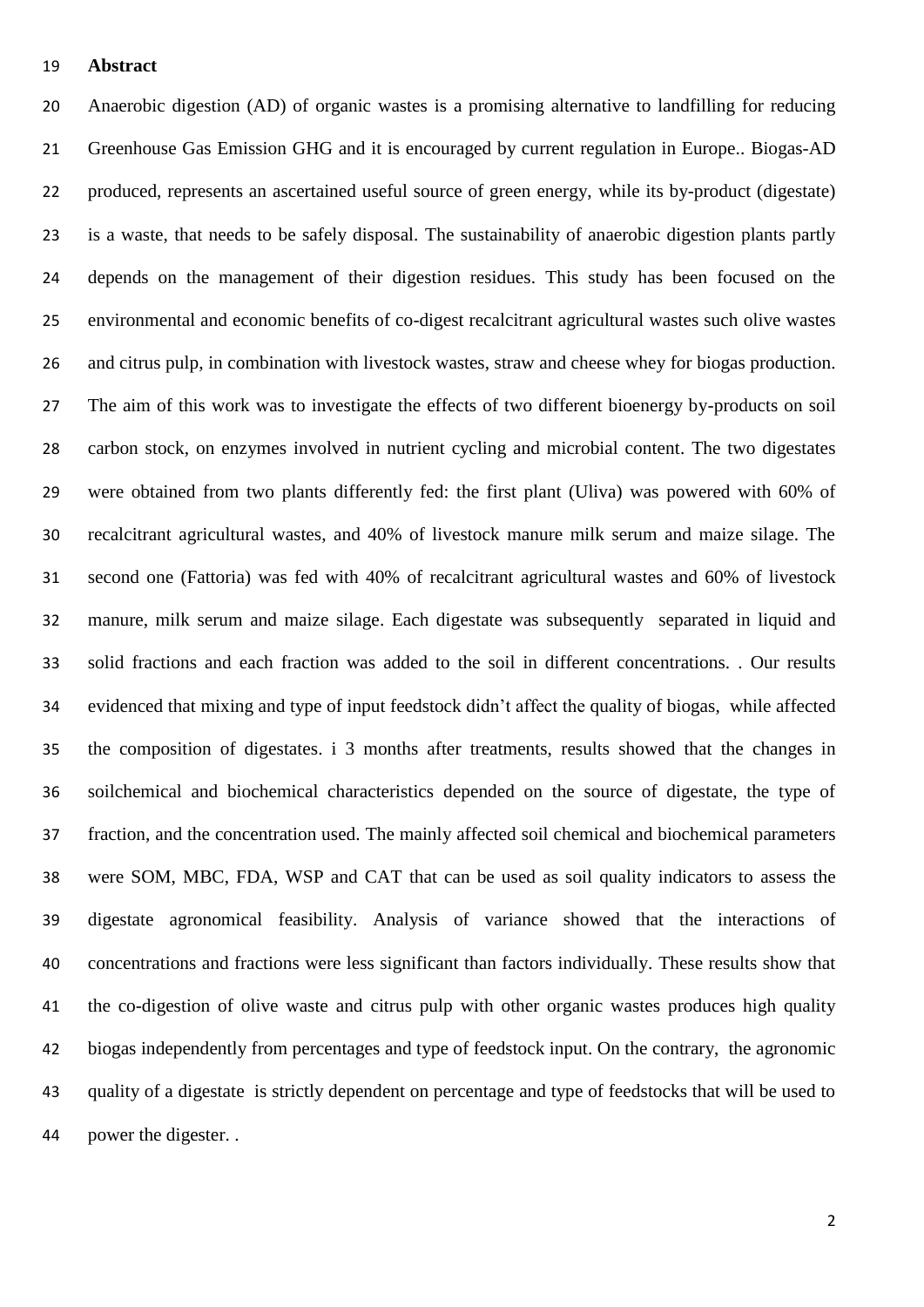*Keywords:* Anaerobic digestion; Biogas production; Carbon stock, Digestate quality; Soil ecosystem functioning;

### **1. Introduction**

 Organic waste removal has become an ecological problem, brought to light as a result of an increase in public health concerns and environmental awareness. Recently, the organic wastes have been recognized as a valuable resource that can be converted into useful products via microbially mediated transformations (Yu and Huang, 2009; Lesteur et al., 2010). There are various methods available for the treatment of organic wastes but the anaerobic digestion (AD) appears to be one of the most promising approach (Lee et al., 2009) for producing environmental and socio-economic benefit, in terms of renewable energy (biogas), reduction of organic wastes going to landfills and abatement of GHG emissions (Dennehy et al., 2016). While biogas-AD produced, represents an ascertained useful source of green energy, the residue , is a waste, that needs to be sustainably used for improving the economical profitability of AD plants (Iacovidou et al., 2013; Pivato et al., 2016).

 . The digestate in comparison with undigested wastes has greater microbial stability and hygiene and higher amount of nitrogen in the form of ammonium (Alburquerque et al., 2012; Holm-Nielsen et al., 2009). Moller and Muller (2012) demonstrated that digestate contains high levels of macro and micro nutrients and as such represents an environmentally sound alternative to the mineral fertilisers, with the potential to improve soil fertility and quality. Wager Baumann, (2011) suggested also that digestate may reduce the need for irrigation by improving soil moisture retention properties. Agricultural wastes and livestock manures are highly polluting residues with a high cost of disposal for farmers (Panuccio et al., 2015), therefore their anaerobic digestion can represent a reliable and advantageous practice to convert refuse in resource.Anaerobic mono-digestion of animal manure and animal slurry is carried out in many Mediterranean areas with intensive animal production and high density of manure per hectare, as a sustainable option for manure treatment and manure management (Monou et al., 2009). The co-digestion of animal manure with organic wastes,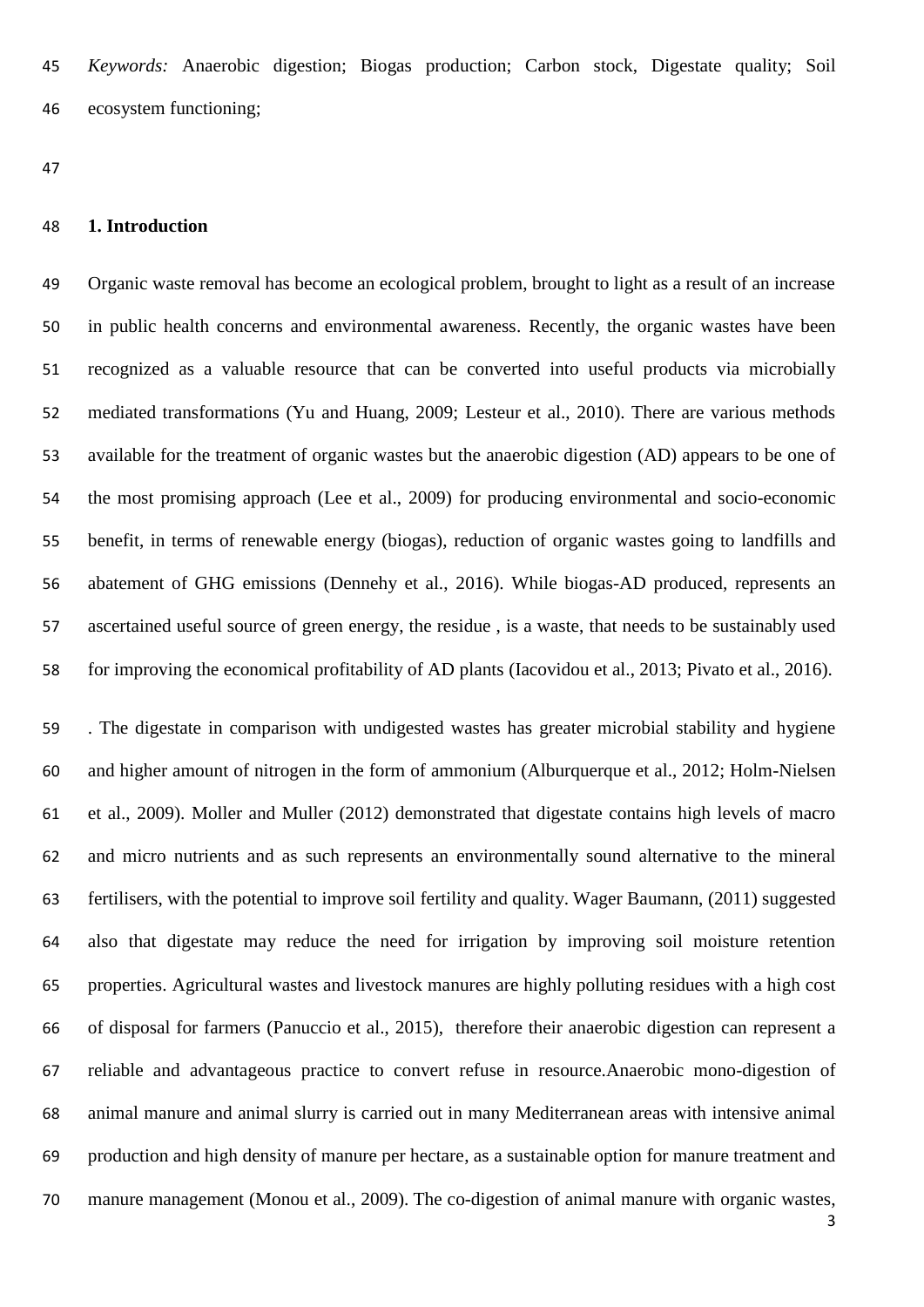is less frequent, even if Al Seadi and Lukehurst, (2012) and Ebner et al. (2016) demonstrated that it produces more biogas with high methane percentage than manure alone, improving the profitability of biogas plants. Most existing studies on co-digestion have been based on biomass mixtures using either sewage sludge or a variety of animal manures together with materials such as food waste, energy crops or crop residues. Examples of key studies are: Kim et al., 2003, Koch et al., 2015 and Murto et al., 2004, who used sewage sludge mixed with residential or industrial food waste; Adelard and Poulsen, 2015, Ashekuzzaman and Poulsen, 2011, Lansing et al., 2010a, Lansing et al., 2010b, Li et al., 2015, Magbanua et al., 2001, Wang et al., 2012, Wang et al., 2013, Zarkadas et al., 2015, used mixtures of animal manure such as cow dung, pig manure or poultry manure in combination with food waste or crop residues (straw). Ogejo and Li,(2010), Owamah et al. (2014) Pagés-Díaz et al. (2015) and Rico et al. (2015) investigated the co-digestion of industrial wastes such as cheese whey, food waste, and slaughter house wastes combined with municipal solid wastes and animal manures (. No previous studies have been focused on the potential benefits of the co- digestion of animal manures, straw and cheese whey, with olive wastes and citrus pulp, recalcitrant pollutant wastes commonly produced in Mediterranean countries. This researchinvestigated on the benefit of co-digeste recalcitrant agriculture wastes (olive wastes and citrus pulps), mixed in different proportions with livestock manures, milk serum and maize silage in the production of more stable digestate with compatible soil use as fertilizer. The aim was to elucidate the effects of unprocessed digestates on soil ecosystem functioning. The impact of two digestates different in composition, each separated in liquid and solid fractions, was assessed 3 months after starting treatments, evaluating the effects on soil organic matter (SOM), nutrient cycling, microbial biomass C, enzyme activities and soil physic-chemical properties (pH, EC and water soluble phenols). The main aims were to relate the chemical composition of the digestates to the quality and percentage of the feedstock used, to evaluate differences in influencing belowground processes in respect to their attributes, and to test their capacity in maximizing the organic carbon for restoring soil fertility.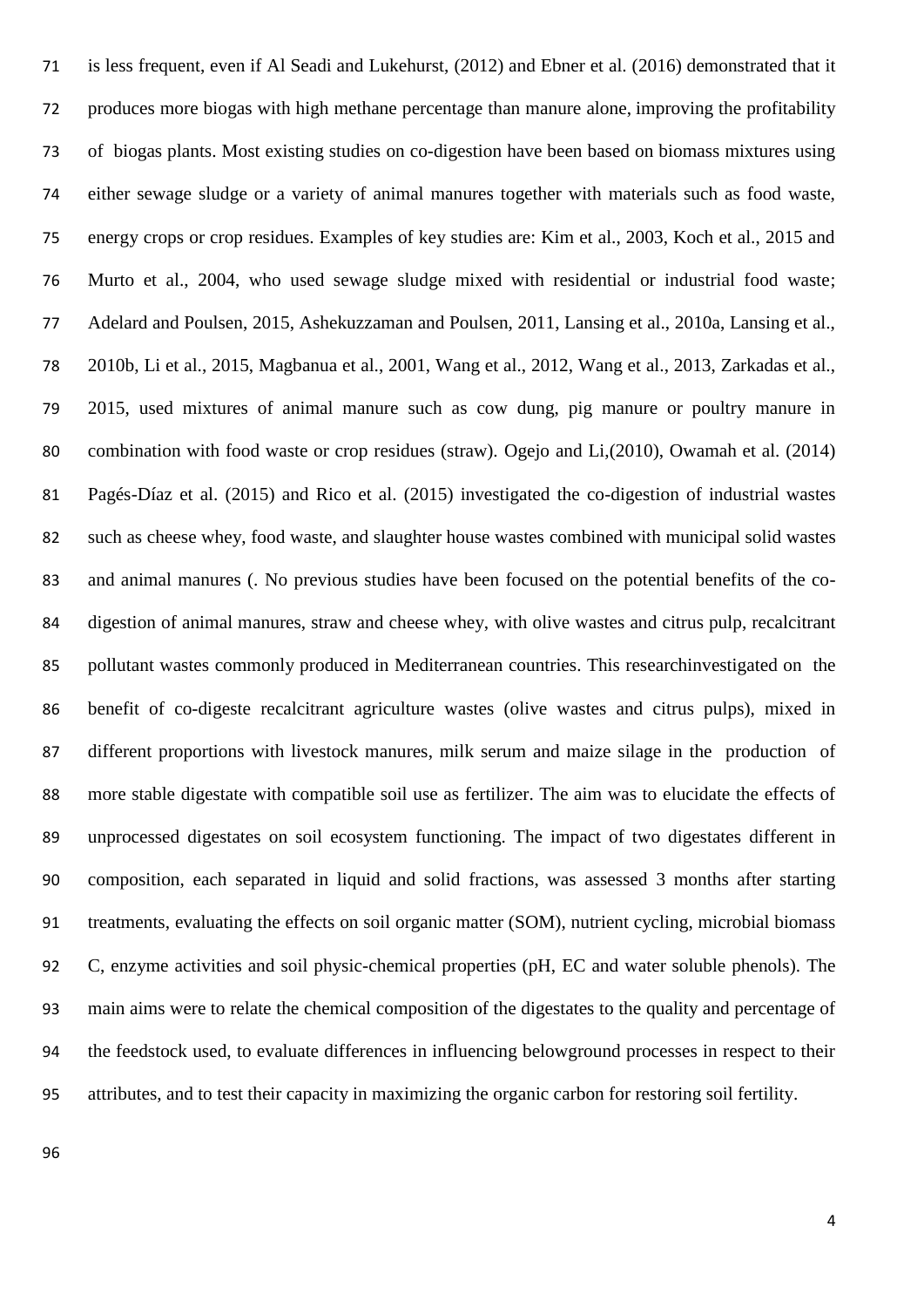## **2. Materials and methods**

*2.1. Biogas plants: process temperature and retention time*

 This research was carried out in collaboration with two cooperatives Fattoria della Piana soc. Agricola, and Uliva Srl soc. Agricola, owners of biogas plants. Each biogas energy plant has an installed power of 998 kWel. The two biogas plants were differently supplied: the first one named **Fattoria (F)** was powered with 60% animal manures (poultry, cow and sheep), milk serum, maize silage and in minor amount with olive waste (20%) and citrus pulp (20%). The second one named **Uliva (U)** was mainly powered with olive waste 30%, and citrus pulp 30% and in minor amount (40%) with animal manure and maize silage (Panuccio et al., 2015).

 Process temperatures and retention times are appropriate for the sanitation and are calibrated on the basis of the feedstock that had to be digested.

108 **Fattoria**: process temperature: 40 °C, pH 7.8, total volume of the two digesters: 7500  $m^3$  (2500

109 DIG.1 + 5000 DIG.2), total volume loaded per day: 120  $\text{m}^3/\text{day}$ , hydraulic retention time (HRT):

60 days, minimum guaranteed retention time (MGRT) 16 h at 40°C.

111 **Uliva:** process temperature:  $40 \text{ °C}$ , pH 8.0, total volume of the two digesters:  $7420 \text{ m}^3$  (3180 DIG.1)

112 + 4240 DIG.2), total volume loaded per day: 120 m<sup>3</sup>/day, hydraulic retention time (HRT) 60 days,

minimum guaranteed retention time (MGRT) 16 h at 40°C.

 As reported in Panuccio et al. (2015), the digestates coming from both plants were separated in liquid and solid fractions (Solid Uliva, **SU**; Liquid Uliva, **LU**; Solid Fattoria, **SF;** Liquid Fattoria, **LF)** a desirable upstream operation in the treatment process since dewatering the solid fraction reduces the cost of transport and facilitates its addition to soil (Holm-Nielsen *et al.,* 2009). The obtained fractions were analyzed for chemical and biological characteristics.

## *2.2. Digestate chemical analysis*

 Chemical parameters of the two digestates, each separated in liquid and solid fractions, were determined in three replicates as follow. Dry matter (dm) content was determined at 105°C until the mass loss of the sample during 24 h was lower than 0.5% of its weight (AFNOR, 2001); moisture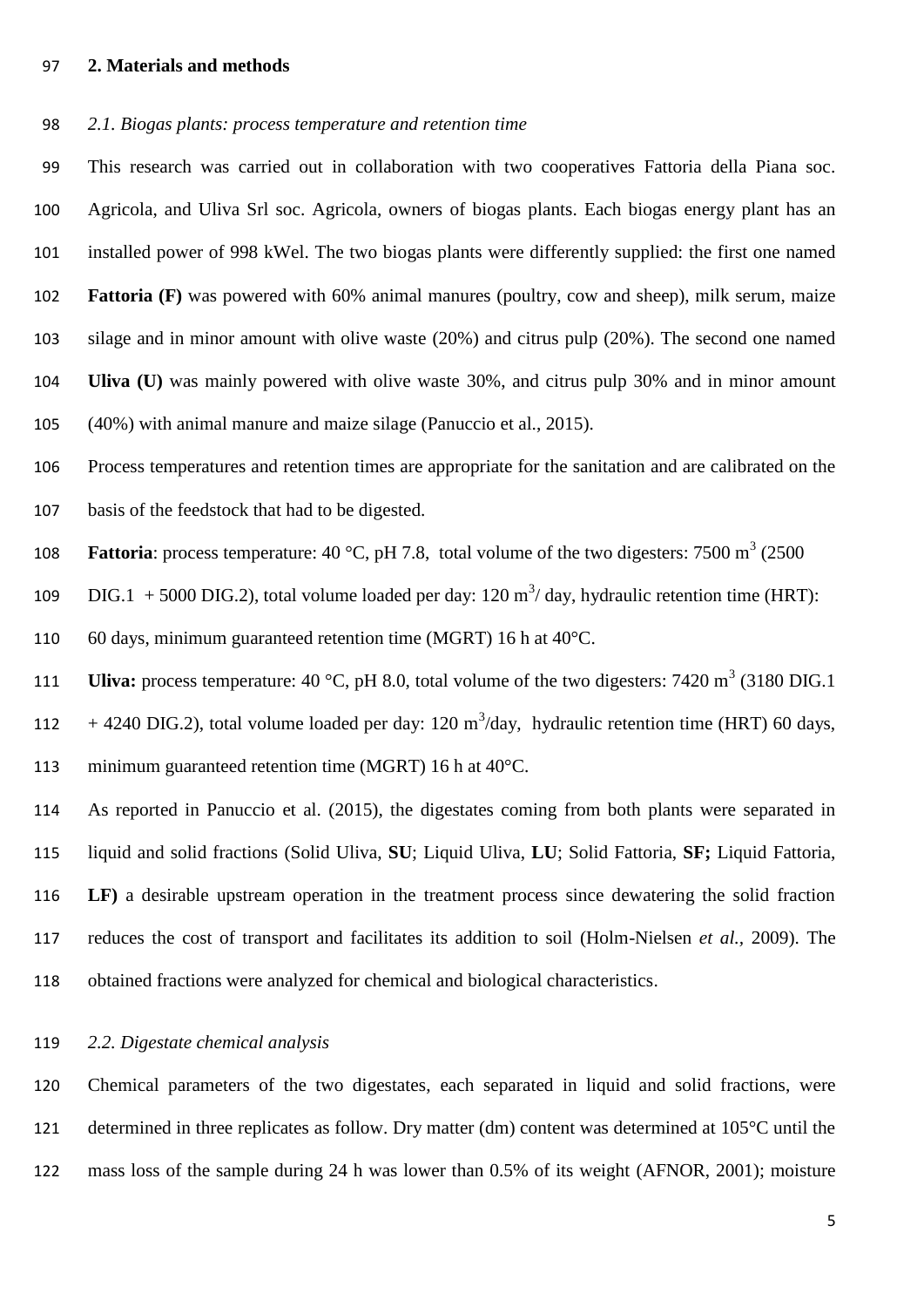123 content, after drying to constant weight at 105 °C; volatile solids, reflect the content of OM which 124 can be decomposed by combustion at 550  $\degree$ C for 24 h up to constant weight; pH was measured in distilled water using a 1:2.5 (digestate/water) suspension; organic carbon was determined by the Walkley–Black procedure (Nelson and Sommers 1982), and it was converted to organic matter by multiplying the percentage of carbon by 1.72; total nitrogen was measured by Kjeldahl method (Bremner and Mulvaney, 1982); electric conductibility was determined in distilled water by using 1:5 digestate:water suspension, mechanically shaken at 15 rpm for 1 hour to dissolve soluble salts, and then detected by Hanna instrument conductivity meter. Available P was determined by the Bray II method (Bray and Kurtz, 1945). Exchangeable K was extracted with 1 M NH4OAc, and 132 determined using a flame-photometer. The  $NO_3-N$  was measured using a nitrate-ion selective 133 electrode [\(U.S. EPA, 2011\)](http://www.sciencedirect.com/science/article/pii/S0167880911000910#bib0165), while NH<sub>4</sub>–N was determined by a colorimetric method based on Berthelot's reaction (Sommer *et al.,* 1992). All values refer to material dried at 105 °C for 24 h. The 5-day biochemical oxygen demand (BOD) was measured with a respirometric Oxitop® IS 6 136 (WTW, Germany) based on pressure measurement, which is automatically transformed into mg  $O_2$  $L^{-1}$ . In the Oxitop® system, cumulative oxygen consumption measurements were made each day during a 5-day period. COD was determined by dichromate oxidation of dried ground samples, according to an adaptation of the standard method described for liquid samples (AFNOR, 2001) and using an automatic titration device (Metrohm Titrando-Dosino device); total water-soluble phenols were measured by using the Folin–Ciocalteau reagent, following the Box method (Box, 1983). Tannic acid was used as a standard and the concentration of water-soluble phenols was expressed as tannic acid equivalents (mg TAE/g dm) (Kuiters and Demnam, 1987). Fluorescein diacetate hydrolysis (FDA) reaction was determined according to the methods of Adam and Duncan (2001). Briefly, to 2 g of digestate (fresh weight, sieved <2 mm) 15 ml of 60 mM potassium phosphate pH 146 7.6 and 0.2 ml 1000  $\mu$ g FDA ml<sup>-1</sup> were added. The flask was then placed in an orbital incubator at 147 30 °C for 20 min. Once removed from the incubator, 15 ml of chloroform/methanol solution (2:1) v/v) was added to terminate the reaction. The content of the flask was centrifuged at 2000 rpm for 3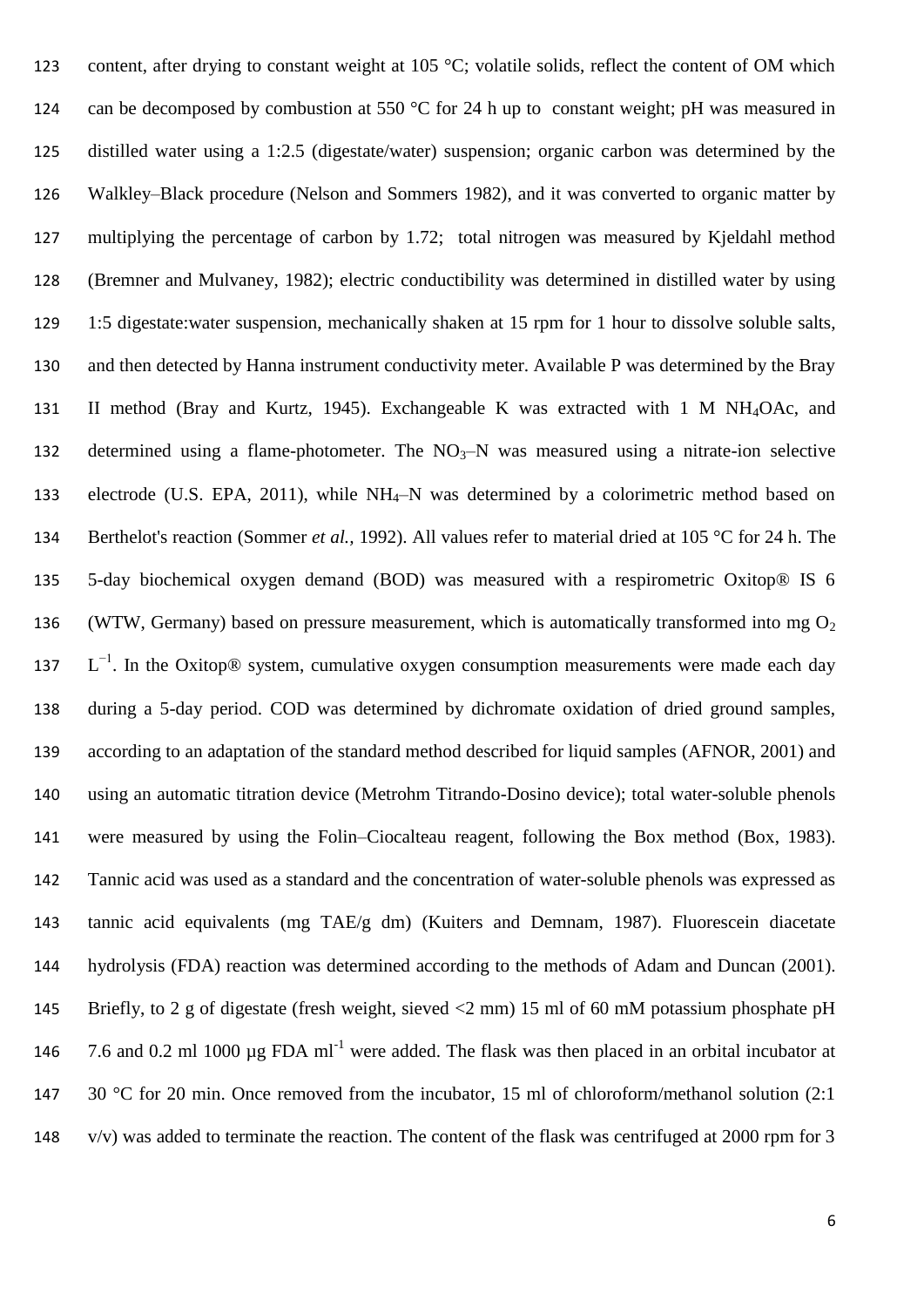min. The supernatant was filtered and the filtrates measured at 490 nm on a spectrophotometer (Shimadzu UV–Vis 2100, Japan).

# *2.3. Experiments and soil sampling*

 The soil (Haplic Kastanozem) used was taken from the agricultural farm of Mediterranea University of Reggio Calabria, Italy, Each plastic pots (19 cm diameter) was filled with 350 g of soil, in order to evaluate the effects of digestate on soil chemical and biochemical properties. Soil was amended with the solid fractions of both digestates (Fattoria and Uliva) at the percentage of 0 (control), 25, 50 and 75%, and with the liquid fractions of both digestates (Fattoria and Uliva) at the concentrations of 0 (control) 10, 20 and 30%. The soils were regularly watered to maintain 70% of field capacity. The experiment was conducted in glass house, to protect soil from rainfall managing the irrigation system to maintain 70% of field capacity. At the end of the experiments (3 months) differently treated soils (3 replicates), were air-dried and sieved (<2mm) prior to the chemical analysis. Soil samples for the biochemical determination (microbial biomass and enzyme activities) were stored in the refrigerator at 4 °C for up to 24h until processing*.*

# *2.3. Soil Chemical Analysis*

 3 months after treatments soil samples, (0–20 cm) for each treatment, were taken, brought to the 165 laboratory on the same day of the collection, and kept in the refrigerator at 4  $\degree$ C for up to 24 h until processing. Prior to the soil analysis, except for enzymatic activities and MBC all the soil samples were air-dried, sieved (<2 mm), and visible roots were removed. Organic C was estimated by the Walkley– Black procedure (Nelson and Sommers, 1982) and was converted to organic matter by multiplying the percentage of C by 1.72; total N was measured by the Kjeldahl method (Bremner and Mulvaney, 1982). Humic substances were extracted with 0.1 N NaOH (solid:liquid ratio 1:10); the suspension was shaken for 16 h at room temperature and centrifuged at 5,000 rpm for 30 min; the extract was dialyzed by Wisking tubes against distilled water to pH 6.0. Subsequently, the solution was filtered through a 173 column of Amberlite IR 120  $H^+$ . The fractionation of humic substances was carried out as follows: 174 aliquots of extracts were acidified to pH 2.0 with dilute  $H_2SO_4$ ; the humic acids precipitated and were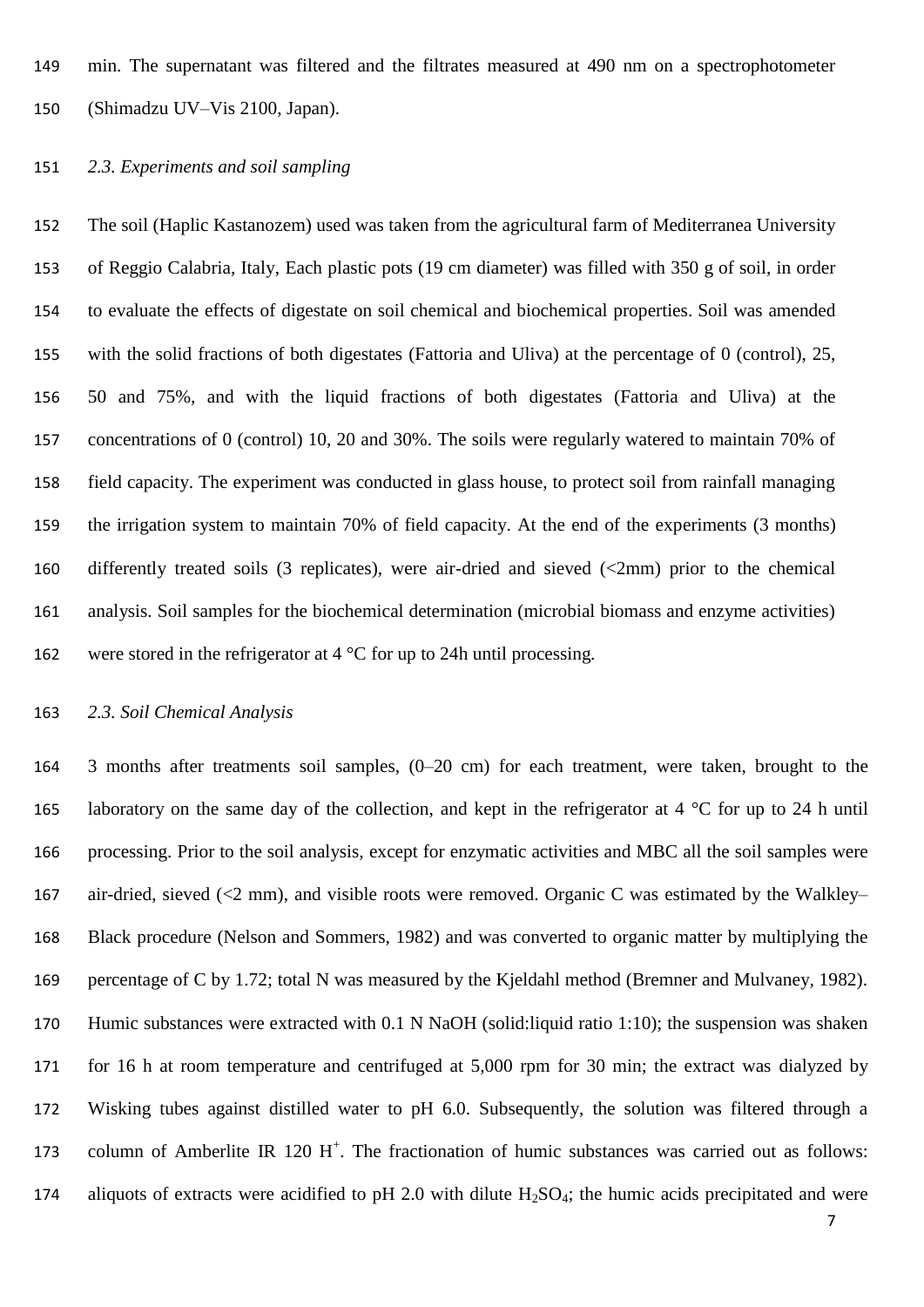removed by centrifugation, while the fulvic acids corresponded to the supernatants (Bettany et al. 1980). The C content of humic and fulvic acids was determined by dichromate oxidation (Nelson and Sommers, 1982). Phenols were extracted with distilled water (Kaminsky and Muller, 1977, 1978). Thirty grams of dry weight samples were mixed in 200 ml distilled water and shaken at 75 rev min)1 for 20 h at room temperature. Solutions were filtered through Whatman's No 1 paper. All samples were extracted in triplicate. Total water-soluble phenols (monomeric and polyphenols) were determined by using the Folin–Ciocalteau reagent, following the method of Box (1983). Tannic acid was used as standard and the concentration of water-soluble phenolic compounds was expressed as tannic acid 183 equivalents ( $\mu$ g TAE g<sup>-1</sup> D.W.).

### *2.4. Soil Biochemical Analysis*

 The amount of microbial biomass C (MBC) was determined by using the chloroform fumigation– extraction procedure (Vance et al., 1987) with field moist samples (equivalent to 20 g D.W.). The filtered soil extracts of both fumigated and unfumigated samples were analyzed for soluble organic C using the methods of Walkley and Black (1934). MBC was estimated on the basis of the differences between the organic C extracted from the fumigated soil and that from the unfumigated soil, and an extraction efficiency coefficient of 0.38 was used to convert soluble C into biomass C (Vance et al., 1987).

 Enzymatic assay: dehydrogenase (DH) activity was determined by the method of von Mersi and Schinner (1991). Briefly, to a sample of fresh soil equivalent to 1 g of oven dried (105° C) soil were added 1.5 ml of 1 M Tris–HCl buffer of pH 7.5 followed by 2 ml of 0.5% INT solution (Sigma product No I 8377), and the suspension was kept at 40 C for 1 h. Then 10 ml of extractant (methanol) was added and the samples were mixed using a vortex mixer, and then left in the dark for 10 min. Finally, the solids were filtered out (Whatman's no 40 paper), and the absorbance of the filtrate was determined at 490 nm.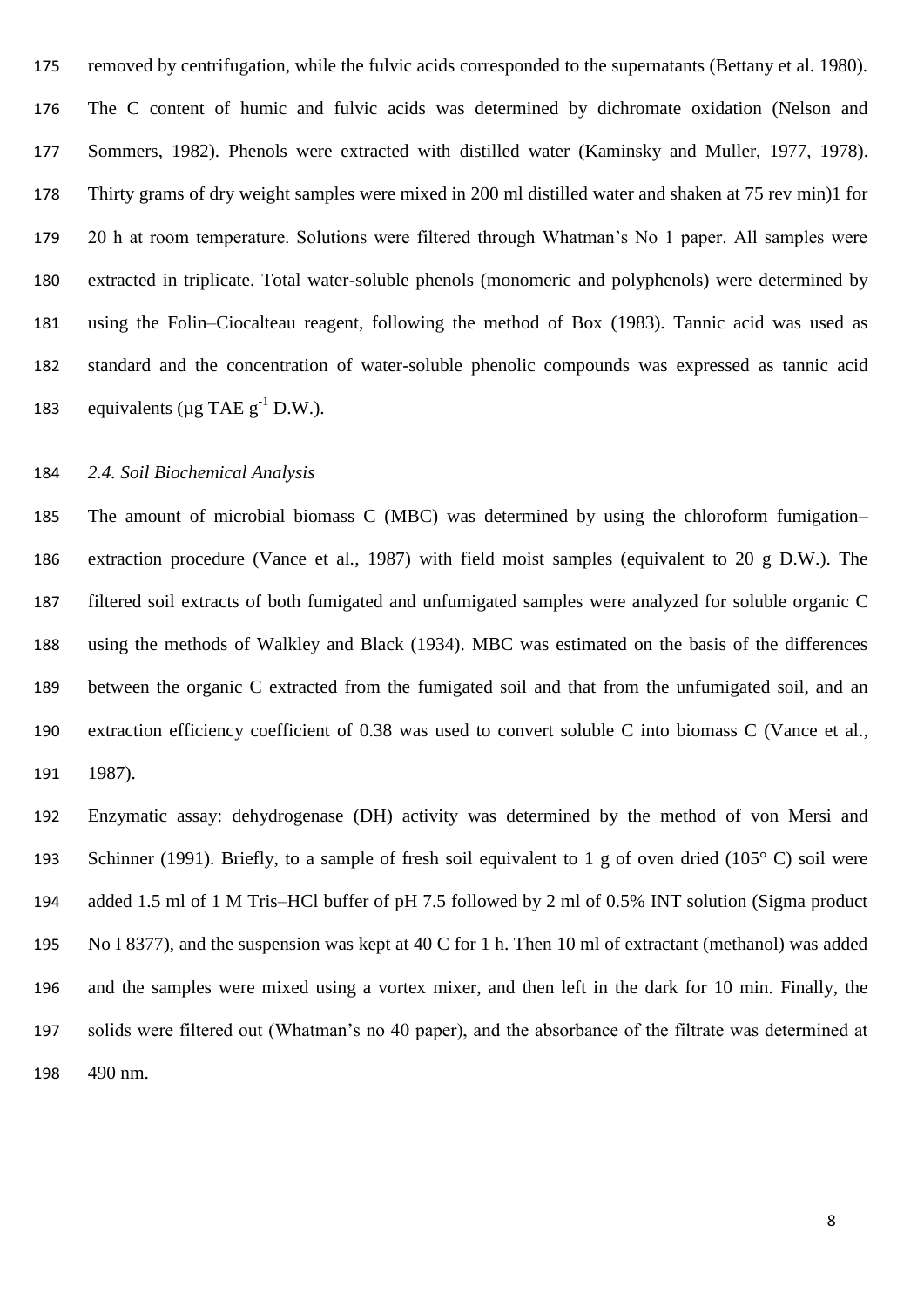Alkaline and acid phosphatase (AlPh, AcPh) activities were determined on 1 g (fresh weight) aliquots of soil, according to the method of Tabatabai (1982). Enzyme activities are expressed as µg *p*-nitrophenol 201 produced by 1 g of dry soil in one hour ( $\mu$ g p-nitrophenol g<sup>1</sup> h<sup>1</sup>).

 FDA hydrolysis reaction was determined according to the methods of Adam and Duncan (2001). Briefly, to 2 g of soil (fresh weight, sieved <2 mm) 15 ml of 60 mM potassium phosphate pH 7.6 and 204 0.2 ml 1000 mg FDA ml<sup>-1</sup> were added. The flask was then placed in an orbital incubator at 30 °C for 20 205 min. Once removed from the incubator, 15 ml of chloroform/methanol (2:1 v/v) was added to terminate the reaction. The content of the flask was centrifuged at 2000 rpm for 3 min. The supernatant was filtered and the filtrates measured at 490 nm on a spectrophotometer (Shimadzu UV–Vis 2100, Japan). and expressed as µg fluorescein released per g of dry soil (Perucci, 1992).

 Urease (URE) was determined according to the method of Kandeler and Gerber (1988). Soil (5 g fresh weight) was mixed with 2.5 ml of urea (80 mM) and 20 ml 0.1 M borate buffer pH (10.0). The mixture 211 was allowed to react for 2 h in an orbital shaker at 37 °C. After incubation, pipette 2.5 ml of urea to the control, add 30 ml of KCl (2 M) to both sample and control, and shake for 30 min. Filter the contents of the flasks through folded filters. Aliquots of 1 ml of the filtered solution were mixed with 9 ml of 214 distilled water, 5 ml of sodium/salicylate solution, and 2 ml of dichloroisocyanuric acid ( $Na<sup>+</sup>$  salt). The colour intensity of the solution was measured at 690 nm. Ammonium concentrations were determined by using a calibration curve of ammonium chloride standard solution.

 Beta-glucosidase activity was detected according to the method of Valášková et al. (2007). Soil (1 g fresh weight) was placed into a plastic tube and treated with 4 mL of modified universal buffer (MUB, pH 6). The reaction mixture contains 0.16 ml of 1.2mM PNP-substrate (p-nitrophenyl-β-d-glucoside) in 50mM sodium acetate buffer (pH 5.0) and 0.04 ml of the sample. Reaction mixtures were incubated at 40°C for 20–120 min. After incubation the reaction was stopped and the yellow color from the *p-* nitrophenol was developed by the addition of 0.1 ml of 0.5M sodium carbonate, The *p*-nitrophenol was measured by absorption on a spectrophotometer at a wavelength of 400 nm and quantified by comparison with a standard curve.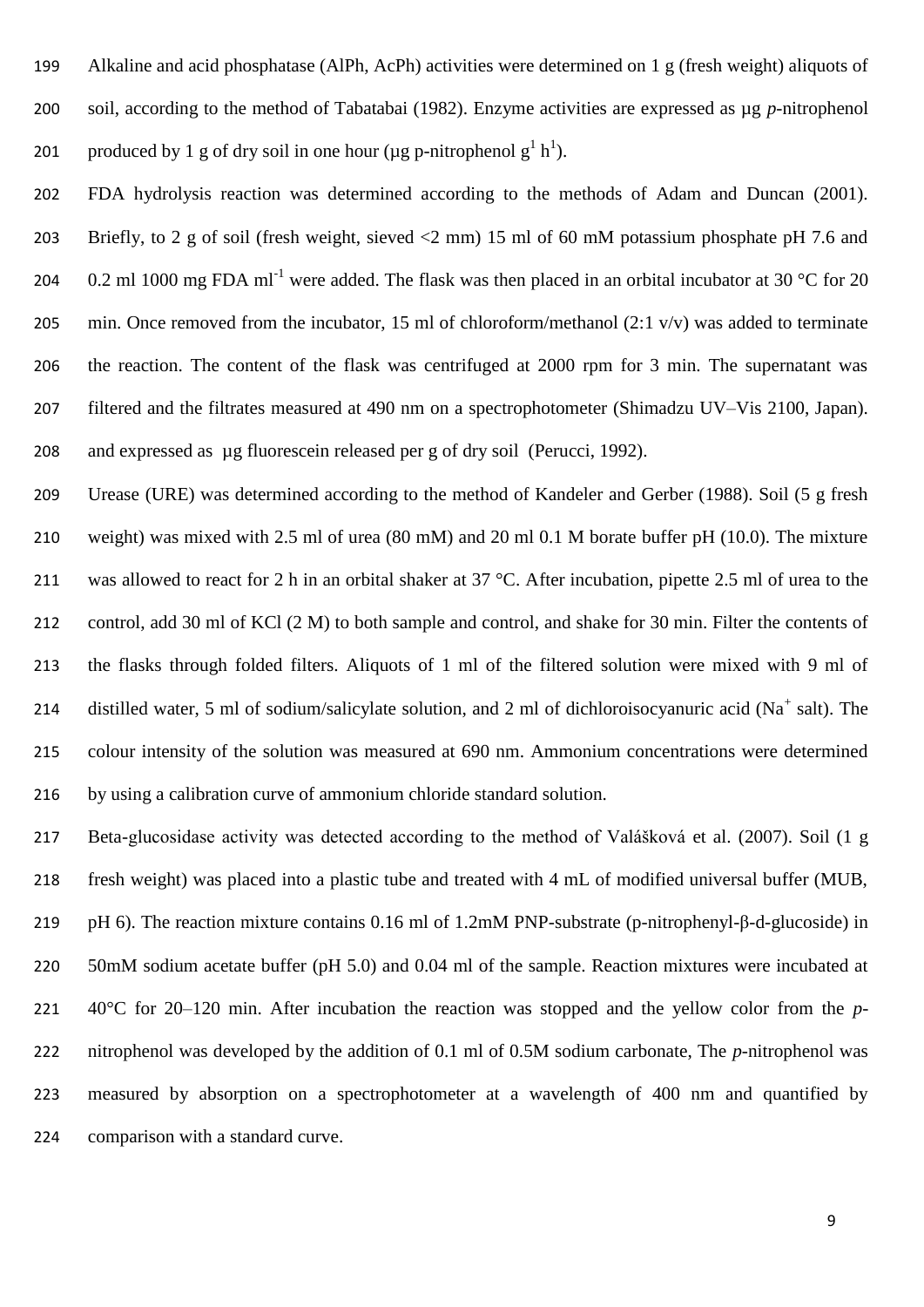Catalase activity (CAT) was determined by the method of Kuush (2001), measuring the absorbance 226 during the conversion of  $H_2O_2$  to oxygen and water. The decrease in the absorbance was measured 227 at 240 nm, utilizing the extinction coefficient of 39.4  $M^{-1}$  cm 1.

*2.5. Data analysis*

 Analysis of Variance was used to test the effects of the factors (treatments and concentrations) on soil indexes for each case study separately. Treatment means were compared using Tukey's test (Sokal and Rohlf, 1981). All statistical analyses were performed using Systat v. 8.0 software package (SPSS Inc, Evanston, Ill, USA).

### **3. Results**

 The analyses indicated that changes in soil chemical characteristics under treatments depended on the source of digestate, the type of fraction, and the concentration used. The solid fractions of both digestates, increased the values of all soil parameters, except pH and total nitrogen, in comparison to the control (Table 1). Solely the digestate Fattoria increased the HC percentage. These results highlighted an increase in the stable fraction of organic matter that is more resistant to decomposition and crucial for increasing soil carbon sequestration. WSP, belonging to the labile fraction of SOM, was the only chemical parameter that, in treated soils, increased in a concentration-dependent manner (Table 1). The lowest amount of WSP was detected in soils treated with solid F at the concentrations of 25 and 50%. Solid fractions of both digestates increased also the MBC concentration compared to the un-amended soil (Table 2). The greatest increment was observed in presence of F at 50 %. Similar results were observed for FDA, dehydrogenase, urease, catalase, β-glucosidase and acid phosphatase (Table 2). Solid Uliva, increased significantly only the CAT activity while decreased the activities of β-glucosidase and urease. All the other enzymatic activities didn't show significant differences in comparison to the control (Table 2).

 Liquid fractions of both digestates increased the C/N ratio and the amount of WSP and SOM in respect to the control (Table 3). The greatest WSP increment was observed with Uliva at the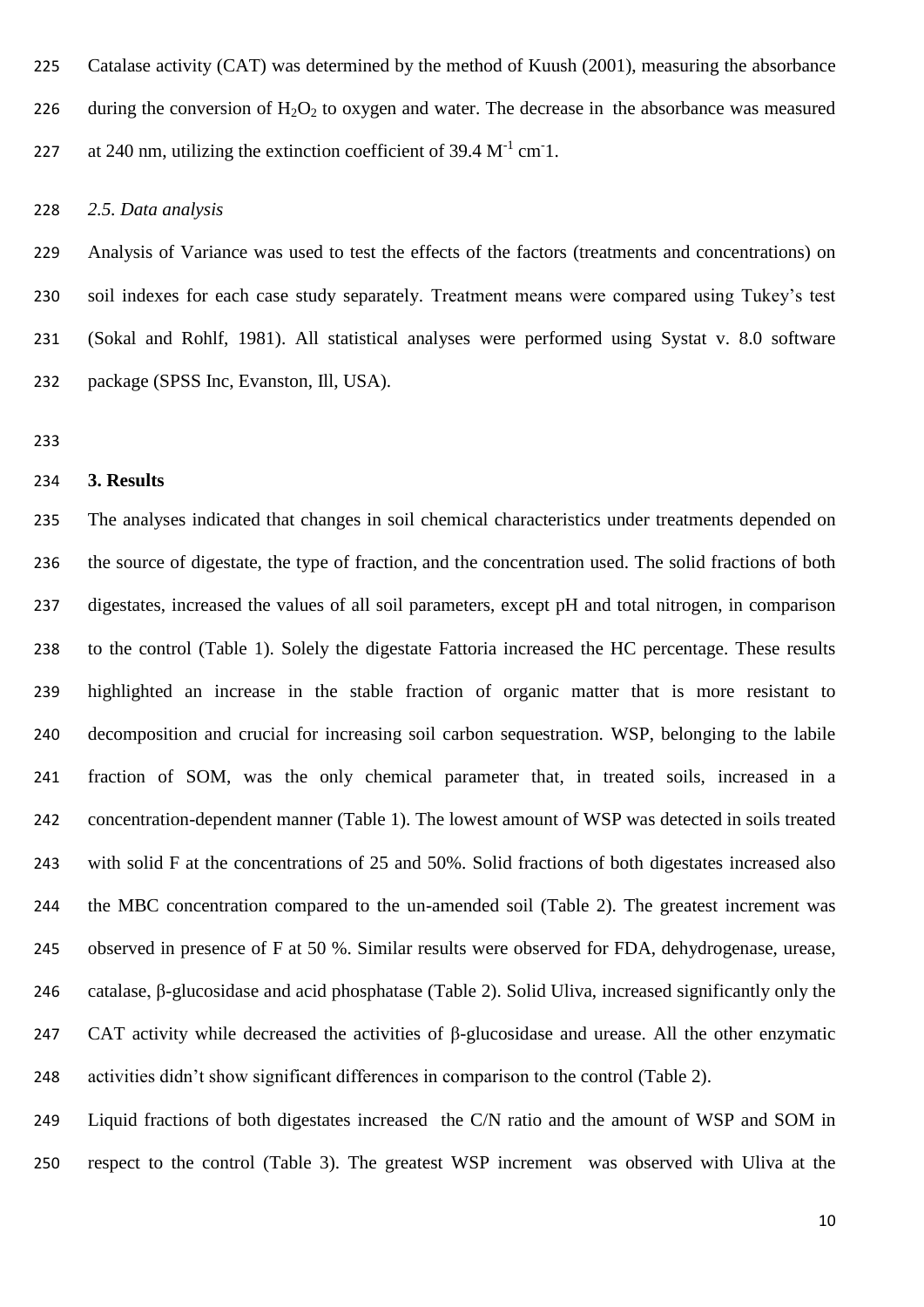highest concentration (30%). Fattoria greatly increased (Table 4) the activities of FDA, CAT and the MBC. U increased only the activity of CAT when applied at the highest concentrations (Table 4).

 Analysis of variance (Tables 5, 6), was carried out only on soil chemical and biochemical parameters that were effectively affected by the different treatments. The results (Table 5) confirmed that the positive significant effects on SOM were due solely to the solid fractions of both digestates; Fattoria had the greatest stimulatory effect (Table 5). WSP was affected only by both fractions of Uliva as displayed by the value of F-ratio. FDA and MBC were significantly affected solely by both fractions of Fattoria (Table 6).

 Our results evidenced also that the effects of Fattoria on SOM were due to the concentrations, independently from the type of fraction used. Instead, the effects of Uliva on SOM depended on the type of fraction and on the concentration used (Table 6). For both digestates, the effects of the fractions, concentrations and their interactions on WSP were highly significant. The analysis of variance showed also that the interactions of the two factors, were less significant than the factors individually.

#### **4. Discussion**

 The digestate generated as a by-product of co-digestion process of recalcitrant biomass is considered a potential fertilizer as, in general, no harmful effects were observed on soil ecosystem when it was used. To date, most of the previous studies have primarily been focused on evaluating the effects of digestate and its fractions on soil chemical parameters (Kouřimská et al., 2012; Chiew et al., 2015; Koszel and Lorencowicz, 2015) but little was yet known about how digestate fractions affects soil ecosystem functioning and carbon stock. We demonstrated that digestates have agronomic properties intermediate between fertilizers and amendments, being able to increase both chemical and biological soil properties. The work done and many returns of information collected on field experiments revealed that the two fractions of both digestates increased the content of soil organic matter at the same extent. What changed was the amount of stable (HC) and labile pool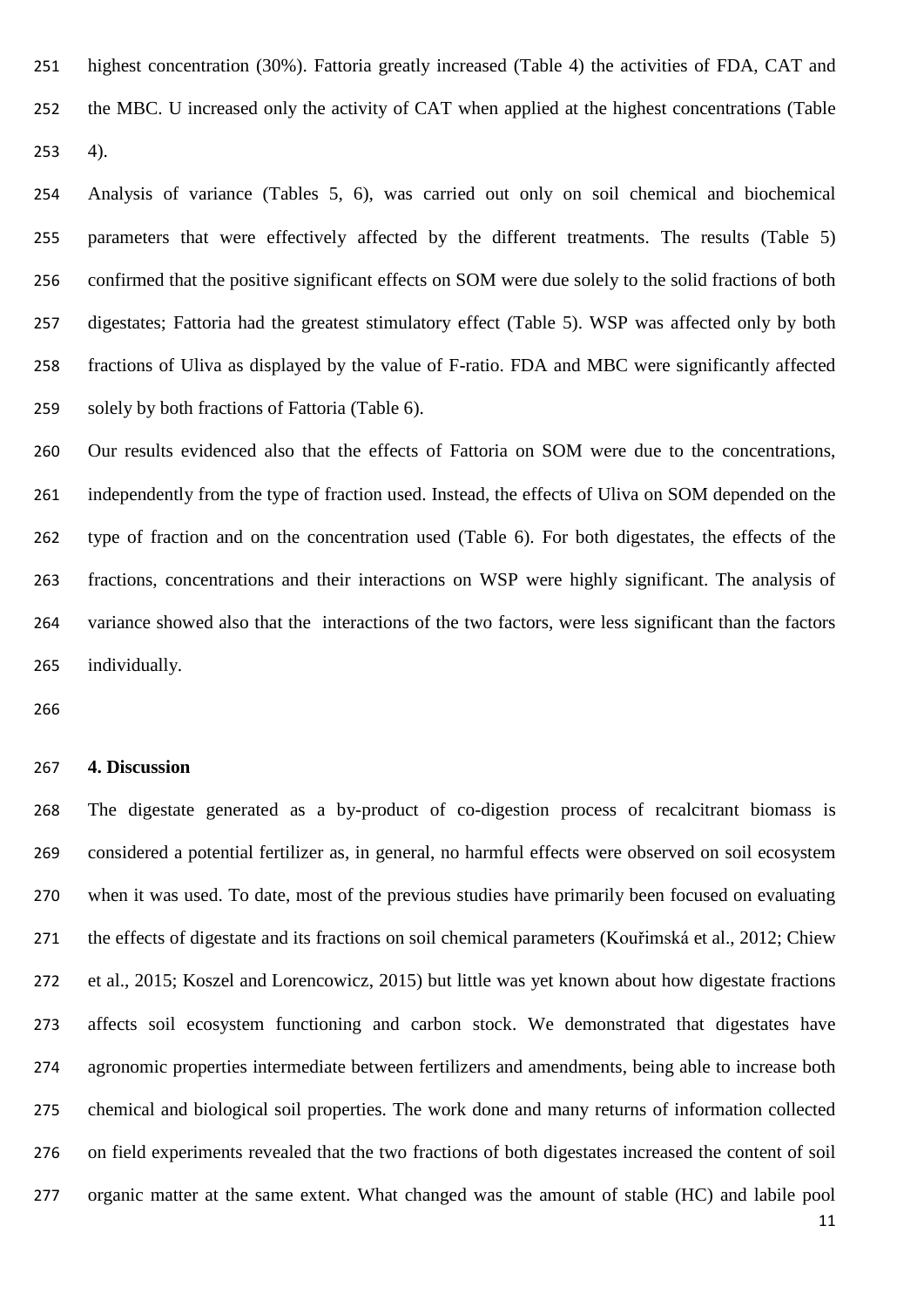fractions (phenolic compounds, microbial biomass, and enzymes) of organic matter, in respect to the digestate used. Only Fattoria (both fractions) increased the stable part of SOM (humic acids), bringing to the soil organic matter of good quality and with slow potential mobility of C in the soil system (Zagal et al., 2009). Translated this means that humic acids contained in the digestate 282 provide a way of storing the various nutrients increasing CEC, water holding capacity (Gümü s and Seker, 2015) and stimulate overall plant growth by increasing microbial like activity by up to 2000 times in just a few weeks (Trevisan et al., 2010). Numerous works (Vallini et al., 1997; Vacca et al., 2005; Steinberg et al., 2006;Tikhonov et al., 2010) evidenced the influence of humic acids of different origins on the growth of soil bacteria, suggesting that when the living organisms came into contact with HSs, the cells used more efficiently the energy generated by them, favoring an increase in the number of colonies in soil (Visser, 1985). Our results agree with these findings as we found a greater MBC content in soil with a greater amount of HC. Melero et al. (2006) and Muscolo et al. (2014; 2015) showed also that MBC, WSP, and FDA were highly correlated to the SOM and noted that organic management had a positive indirect effect on soil organic matter. This leaded to an improvement of soil quality and productivity, through the increase in the microbial biomass responsible for the cycle of the main nutrients which in turn contribute to the maintenance of long- term agricultural sustainability. Consistent with a number of studies on the effects of organic amendments (Bastida et al., 2008; Fuchs et al., 2008; Saha et al., 2008; Reeve et al., 2012), our results showed a positive increase in soil enzyme activities. The great increase in presence of Fattoria, highlighted that the fertilizer power was strictly related to the feedstock used to feed the digester, showing a specificity between feedstock used and chemical composition of digestates rather than feedstock used and quality of biogas (Panuccio et al., 2015). Numerous works evidenced that there is a wide range of anaerobic digestates whose composition and aspect depend upon the type of biomass inputs (feedstock) and the configuration of the digester (Provenzano et al., 2011 Teglia et al., 2011; Furukawa & Hasegawa 2006; Voća et al., 2005; Rivard et al., 1995; Möller et al., 2008). In this work, the observed increase in the activities of catalase, enzyme related to the metabolic processes of aerobic organisms and used as indicator of soil fertility (Trasar-Cepeda et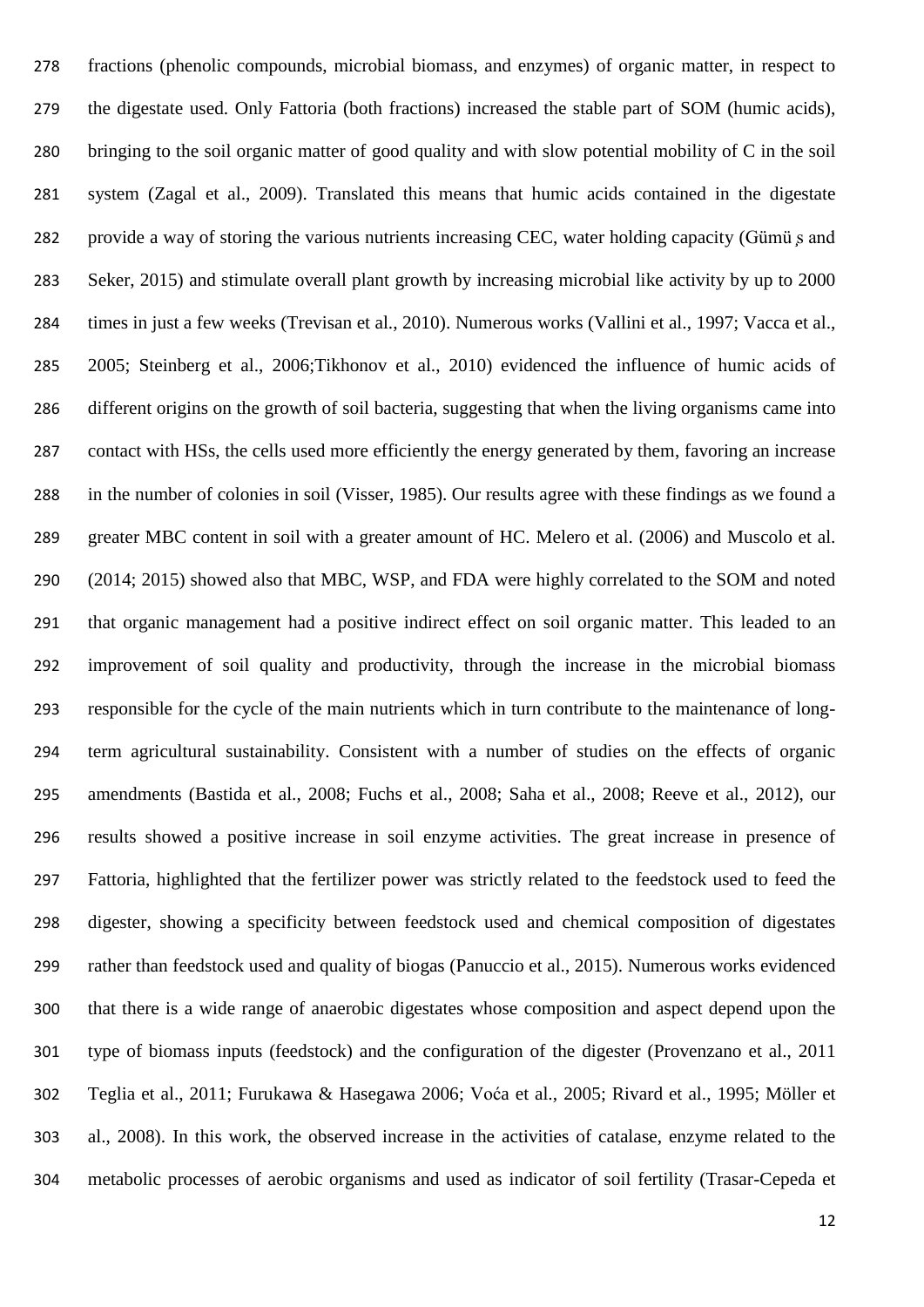al., 2007), and of dehydrogenase which is mainly associated with the oxidative activity of soil microbes (García-Gil et al., 2000; Masciandaro et al., 2000; Zhang et al., 2009; Muscolo et al. 2015) proved that Fattoria applied at high rate (50% for solid, and 30% for liquid fraction, respectively) had favorable effects on soil ecosystem stimulating microbial activities. Uliva did not stimulate soil biological properties as Fattoria did but, at the same time, it did not have negative effects on soils, increasing soil organic matter amount too. It was also noted that FDA and CAT were the enzymes whose activity correlated with the greatest number of soil properties affected by the amendment. Thus we can suggest to use FDA and CAT as bio-indicators for the quantitative assessment of soil quality when subject to treatment with organic amendments.

#### **5. Conclusions**

 In short, our results confirm that it is possible to co-digest olive waste and citrus pulp with animal sludge for producing a good quality biogas and also digestate with good agronomic properties. Solid fractions of both digestates can be disposal in soil, with positive consequence for long term fertility. Even if the liquid fractions of digestates were less effective than solid ones on biological soil fertility, they could be used for agriculture purpose, representing nutrient rich water that if used instead of fresh water for crop irrigation can have enormous environmental benefits . Additionally, using digestate instead of synthetic or manufacturing organic fertilizers, a notable reduction in the 323 environmental impact of  $CO_2$  and  $CH_4$  emissions, coming from industril production process, can be also reached.

 We can also expect an increase in the economic sustainability of small/middle size biogas plants due to the reduction of digestate treatment costs and, in some countries, additional income from the use of the heat generated by biogas production. The valorization of digestate into green fertilizers will lead to marketable products with a high economic value. The investment costs of anaerobic digesters are moderate and the potential of self-help is relatively high (even though planning requires skilled labour and expert design). The use of digestate as fertilizer thus can create added value, making biogas production interesting also from an economic point of view.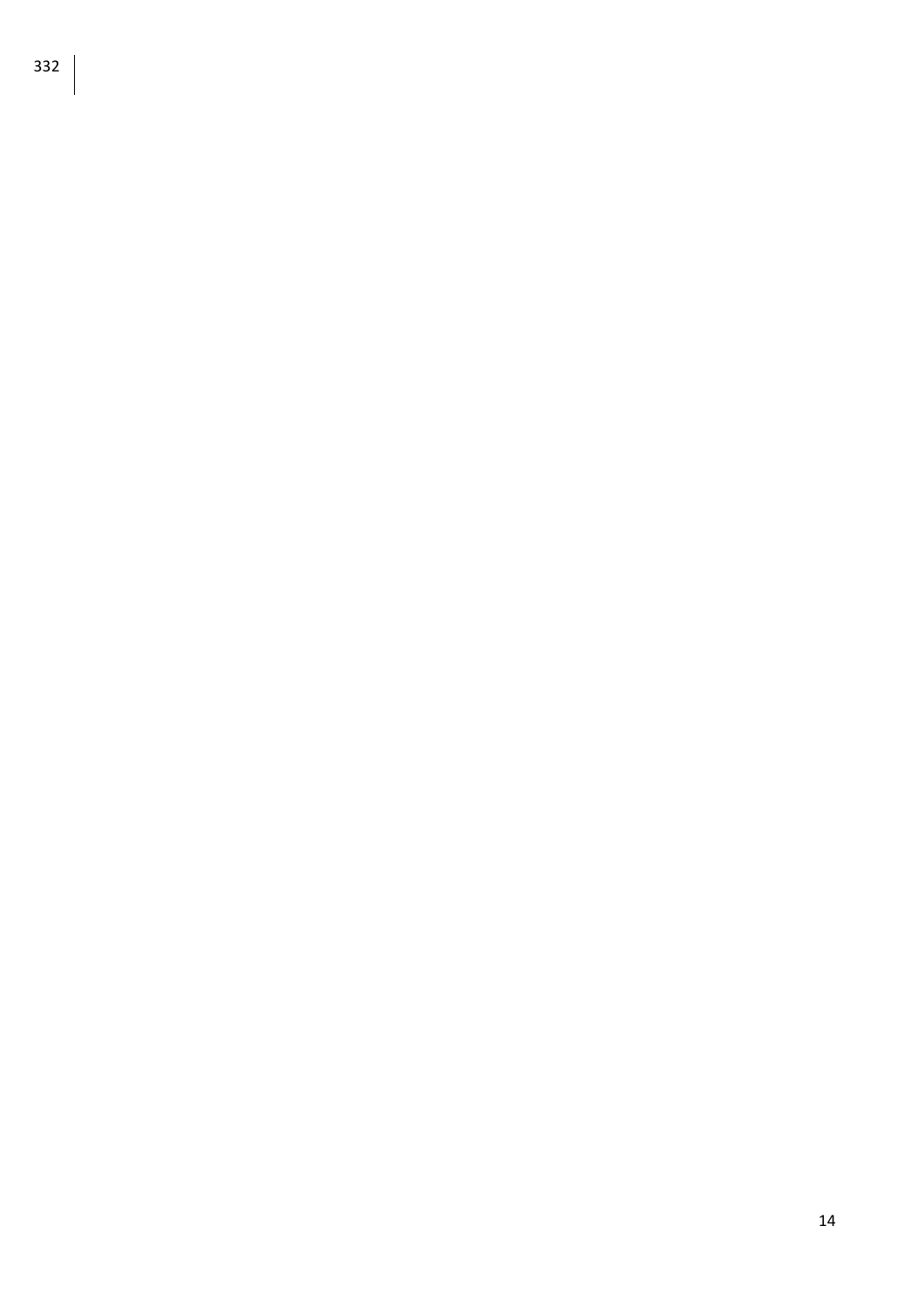### **Acknowledgments**

| 334 | This study is financed by PSR-2007-2013- Calabrian Region Scientific Research Projects Mis. 124. |  |
|-----|--------------------------------------------------------------------------------------------------|--|
| 335 |                                                                                                  |  |

# **References**

- Adam, G., Duncan. H., 2001. Development of a sensitive and rapid method for the measurement of total microbial activity using fluorescein diacetate (FDA) in a range of soils. Soil Biol.
- Biochem. 33**,** 943–951.
- Adelard, L., Poulsen, T.G. 2015. Biogas and methane yield in response to co and separate digestion of biomass wastes Waste Manage. Res. 33, 55–62.
- AFNOR: NF T 2001. Qualite´ de l'eau—Determination de la demande chimique en oxygene (DCO). 90–101.
- Al Seadi, T., Lukehurst, C., 2012. Quality management of digestate from biogas plants used as fertilizer. IEA Bioenergy pp.36.
- Alburquerque, J.A., de la Fuente, C., Ferrer-Costa, A., Carrasco, L., Cegarra, J., Abad, M., Bernal,
- M.P., 2012. Assessment of the fertiliser potential of digestates from farm and agroindustrial residues. Biomass Bioen. 40, 181–189.
- Ashekuzzaman, S.M., Poulsen, T.G. 2011. Optimizing feed composition for improved methane yield during anaerobic digestion of cow dung based waste mixtures Bioresour. Technol. 102, 2213–2218.
- Bastida, F., Kandeler, E., Moreno, J.L., Ros, M., Garcia, C, Hernandez, T., 2008. Application of fresh and composted organic wastes modifies structure, size and activity of soil microbial community under semiarid climate. Appl. Soil Ecol. 40(2), 318–329.
- Bettany, J.R, Saggar, S., Stewart, J.W.B., 1980. Comparison of the amount and forms of sulphur in soil organic matter fractions after 65 years of cultivation. Soil Sci. Soc. Am. J. 44,70–75.
- Box, J.D., 1983. Investigation of the Folin–Ciocalteau reagent for the determination of polyphenolic substances in natural waters, Water Res., 17**,** 511–525.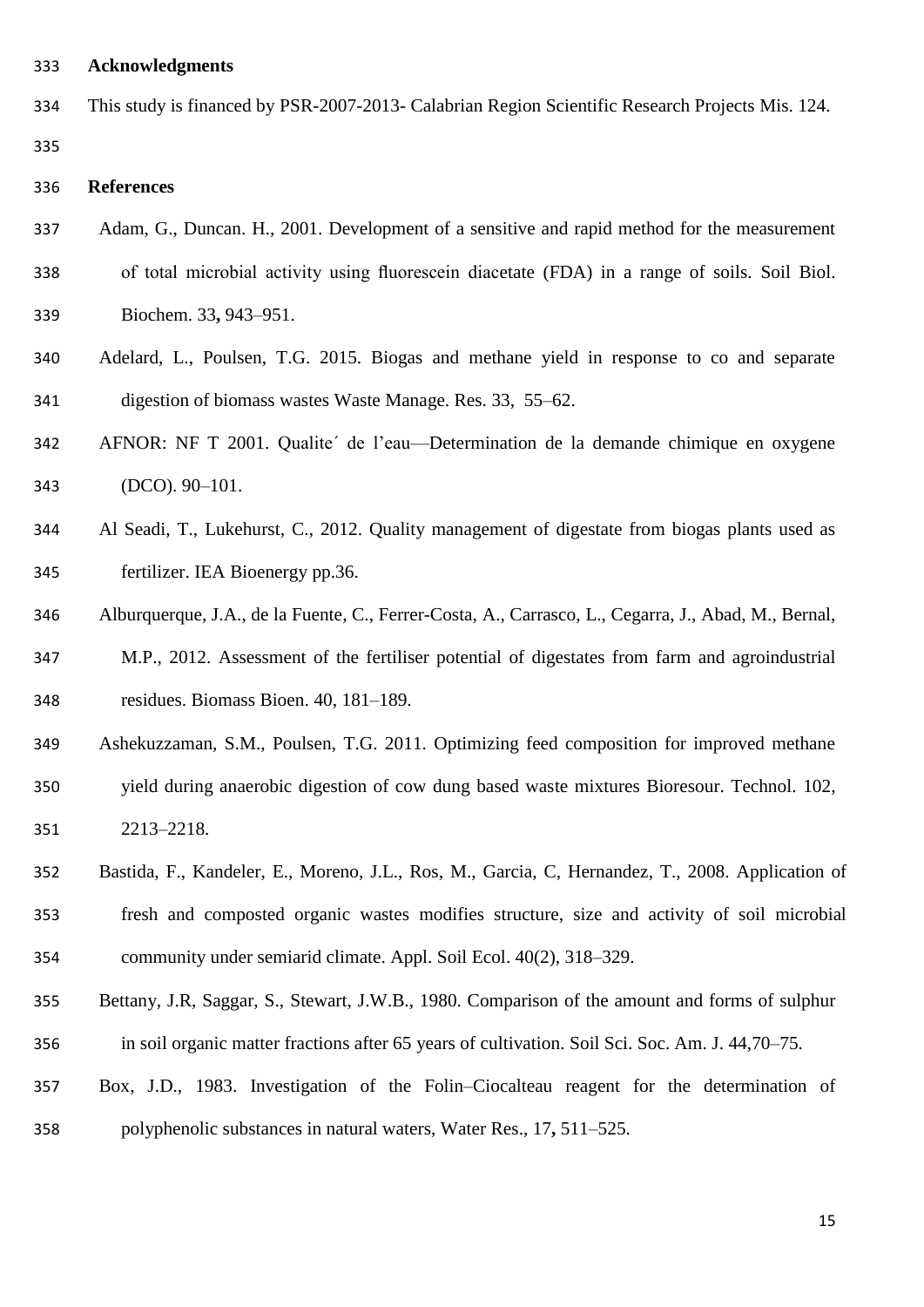- Bray, R.H., Kurtz, T. 1992. Determination of total, organic and available forms of phosphorous in soils. Soil Sci., 59**,** 39–45,
- Bremner, J.M., Mulvaney, C.S., 1982. Nitrogen-total. In: Page AL, Miller RH, Keeney DR. (Eds.) Methods of Soil Analysis, pp. 595-624, American Society of Agronomy, Madison.
- Chiew, Y.L., Spångberg, J., Baky, A., 2015. Environmental impact of recycling digested food waste as a fertilizer in agriculture – A case study, Res. Cons. Recycl., 95, 1–14
- Dennehy, C., Peadar, G. L., Croize, T., Jiang, Y., Morrison, L., Gillian, E., Zhan G.X., 2016. Synergism and effect of high initial volatile fatty acid concentrations during food waste and pig manure anaerobic co-digestion. Waste Manage.56, 173-180.
- Ebner, J.H., Labatut, R.A., Lodge, J.S., Williamson, A.A., Trabold, T.A., 2016. Anaerobic co- digestion of commercial food waste and dairy manure: Characterizing biochemical parameters and synergistic effects. Waste Manage. 52, 286–294.
- Fuchs, J.G., Schleiss, K., 2008. Effects of compost and digestate on environment and plant production – Results of two research project, Proceedings of the International Conference ORBIT 2008, Wageningen, 13–16 October, CD-ROM (ISBN 3-935974-19-1).
- Furukawa, Y., Hasegawa, H., 2006. Response of spinach and Komatsuna to biogas effluent made from source-separated kitchen garbage, J. Environ. Qual*.*, 35, 1939–1947, doi:10.2134/jeq2005.0482.
- Garcia-Gil, J.C., Plaza, C., Soler-Rovira, P., Polo, A., 2000. Long-term effects of municipal solid waste compost application on soil enzyme activities and microbial biomass, Soil Biol. Biochem., 32**,** 1907–1913.
- Gümü ̧s, I., ̧Seker, C., 2015. Influence of humic acid applications on modulus of rupture, aggregate stability, electrical conductivity, carbon and nitrogen content of a crusting problem soil. Solid Earth, 6, 1231–1236.
- Holm-Nielsen, J.B., Al Seadi, T., Oleskowicz-Popiel, P., 2009. The future of anaerobic digestion and biogas utilization, Biores. Technol*.,* 100**,** 5478–5480, doi:10.1016/j.biortech.2008.12.046.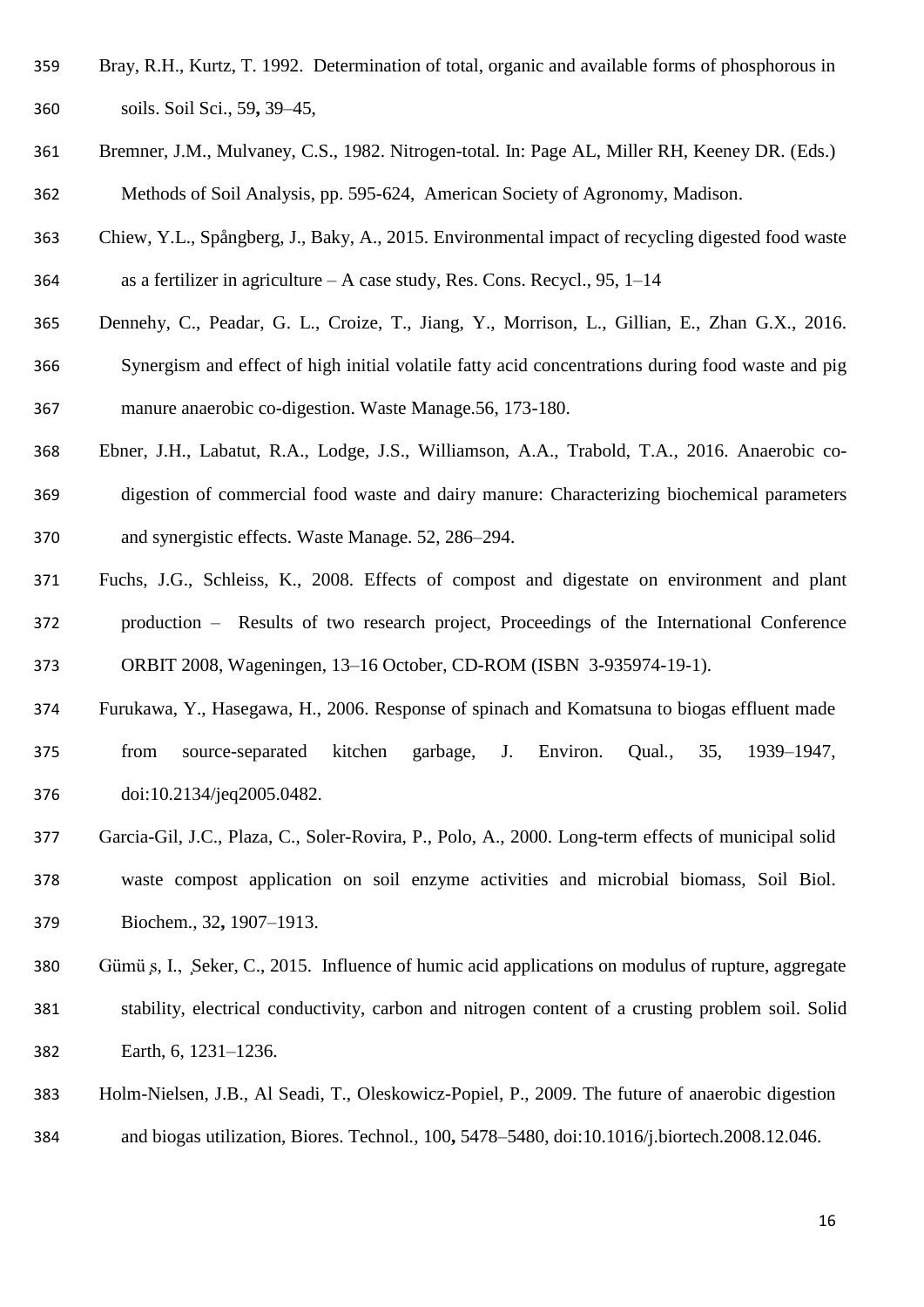- Iacovidou, E., Vlachopoulou, M., Mallapaty, S., Ohandja, D.G., Gronow, J., Voulvoulis, N., 2013. Anaerobic digestion in municipal solid waste management: Part of an integrated, holistic and sustainable solution. Waste Manage. 33, 1035-1036.
- Kaminsky, R., Muller, W.H., 1977. The extraction of soil phytotoxins using a neutral EDTA solution, Soil Sci., 124(4), 205–210.
- Kaminsky, R., Muller, W.H., 1978. A recommendation against the use of alkaline soil extraction in the study of allelopathy, Plant Soil 49, 641–645.
- Kandeler, E., Gerber, H., 1988. Short-term assay of soil urease activity using colorimetric determination of ammonium, Biol. Fert. Soils, 6, 68–72.
- Kim, H.-W., Han, S.K , Shin, S., 2003. The optimisation of food waste addition as a cosubstrate in anaerobic digestion of sewage sludge. Waste Manage. Res. 21, 515–526.
- Koch, K., Helmreich, B., Drewes, J.E., 2015. Co-digestion of food waste in municipal wastewater treatment plants: effect of different mixtures on methane yield and hydrolysis rate constant. Appl. Energy. 137, 250–255.
- Kouřimská L, Poustková I, Babička L., 2012. The use of digestate as a replacement of mineral fertilizers for vegetables growing, Scien. Agricult. Bohem., 43 (4), 121–126.
- Koszel, M., Lorencowicz, E., 2015.Agricultural use of biogas digestate as a replacement of fertilizers. Agr. Agricult. Sci. Procedia, 7, 119–124,
- Kuiters, A.T., Denneman, C.A.J., 1987. Water-soluble phenolic substances in soils under several coniferous and deciduous tree species, Soil Biol. Biochem*.* 19, 765–769.
- Kuush, H., Bjorklund, M., Rydstrion, J., 2001. Purification and Characterization of a novel bromoperoxidase-catalase isolated from bacteria found in recycle pulp white water, Enzyme Microbial Technol*.,* 28, 617–624.
- Lansing, S., Martin, J.F., Botero, R.B., Da Silva, T.N., Da Silva, E.D., 2010a. Wastewater transformations and fertilizer value when co-digesting differing ratios of swine manure and used cooking grease in low-cost digesters. Biomass Bioen. 34, 1711–1720.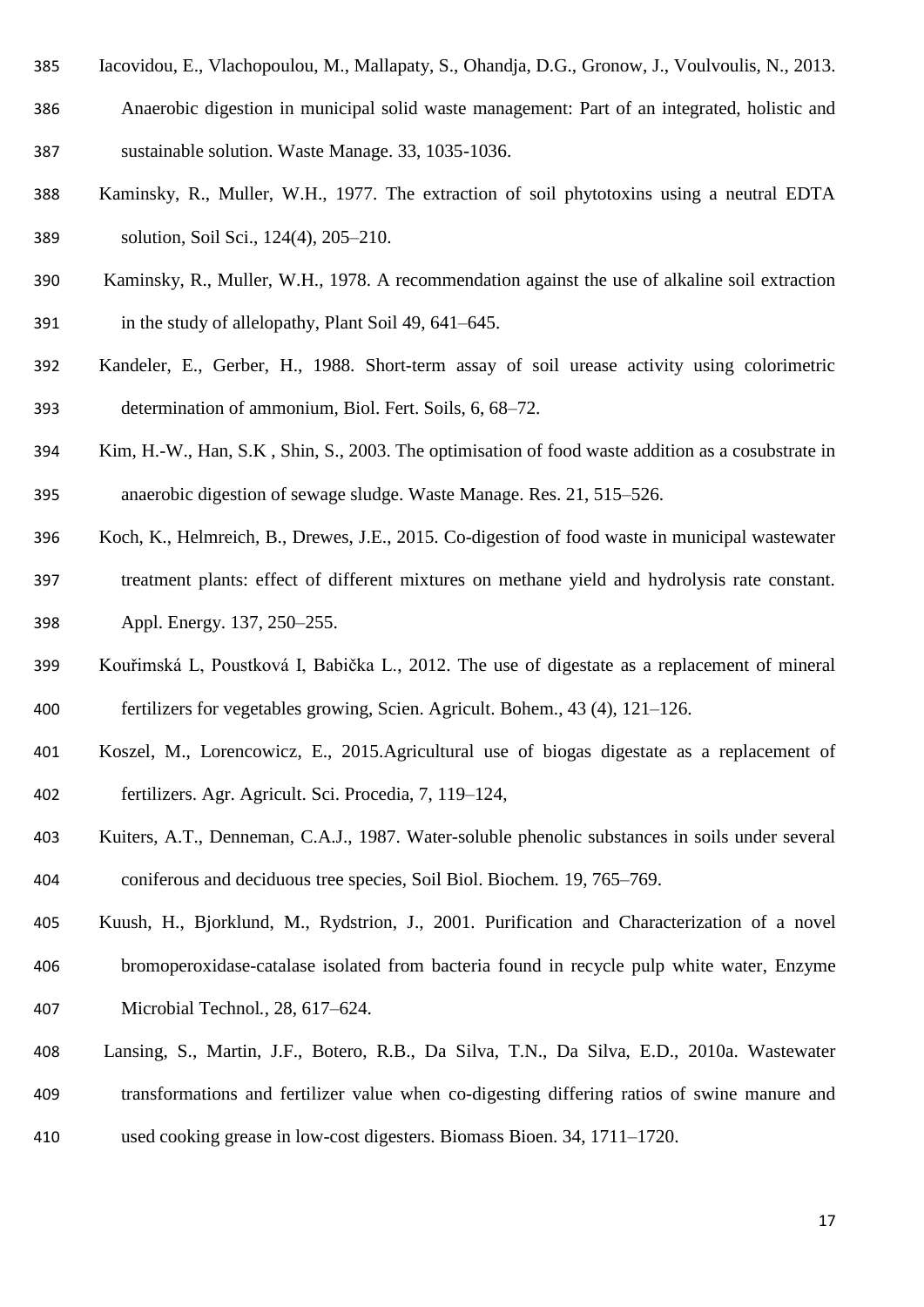- Lansing, S., Martin, J.F., Botero, R.B., Da Silva, T.N., Da Silva, E.D., 2010b. Methane production
- in low cost, unheated, plug-flow digesters treating swine manure and used cooking grease. Bioresour. Technol., 101, 4362–4370.
- Lee, M., Hidaka, T., Hagiwara, W., Tsuno H., 2009. Comparative performance and microbial diversity of hyperthermophiclic and thermophilic co-digestion of kitchen garbage and excess sludge. Bioresour. Technol. 100, 578–585.
- Lesteur, M., Bellon-Maurel, V., Gonzalez, C., Latrille, E., Roger, J.M., Junqua G., Steyer, J.P., 2010. Alternative methods for determining anaerobic biodegradability: a review Process Biochem. 45 431–440.
- Li, D., Liu, S., Mi, L., Li, Z., Yuan, Y., Yan, Z., Liu, X., 2015. Effects of feedstock ratio and organic loading rate on the anaerobic mesophilic co-digestion of rice straw and pig manure. Bioresour. Technol., 187, 120–127.
- Magbanua B.S., Adams, T.T., Johnston, P., 2001. Anaerobic codigestion of hog and poultry waste. Bioresour. Technol., 76,165–168.
- Masciandaro, G., Ceccanti, B., Ronchi, V., Bauer, C., 2000. Kinetic parameters of dehydrogenase in the assessment of the response of soil to vermicompost and inorganic fertilisers, Biol. Fert. Soils, 32**,** 479–483.
- Melero, S., Porras, J.C., Herencia, J.F., Madejon, E., 2006. Chemical and biochemical properties in a silty loam soil under conventional and organic management.
- Soil Till. Res., 2012. 90, 162–170Moller, K., Muller, T.: Effects of anaerobic digestion on digestate nutrient availability and crop growth: A review, Eng. Life Sci., 12, 242–257.
- Möller, K., Stinner, W., Deuker, A., Leithold, G., 2008. Effects of different manuring systems
- with and without biogas digestion on nitrogen cycle and crop yield in mixed organic farming
- systems, Nutr. Cycl. Agroecosyst., 82**,** 209–232. doi:10.1007/s10705-008-9196-9.
- Monou, M., Kythreotou, N., Fatta, D., Smith, S.R., 2009. Rapid screening procedure to optimise
- the anaerobic co-digestion of industrial biowastes and agricultural livestock wastes in Cyprus.
- Waste Manage. 29, 712-720.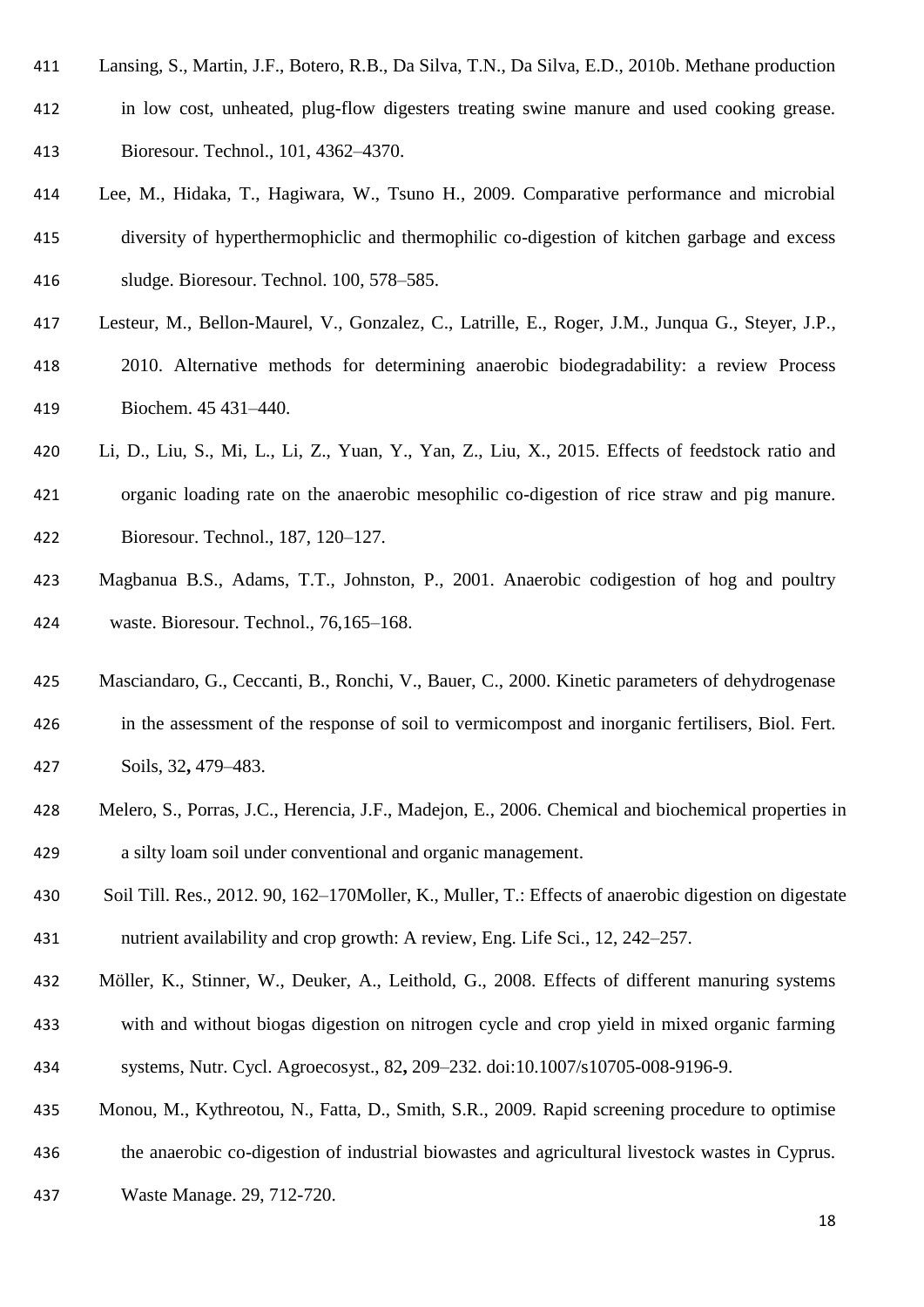- Murto, M., Bjornsson, L., Mattiason, B., 2004. Impact of food industrial waste on anaerobic co-
- digestion of sewage sludge and pig slurry. J. Environ. Manage. 70, 101–107
- Muscolo, A., Panuccio, M.R., Mallamaci, C., Sidari, M., 2014. Biological indicators to asses short-term soil quality changes in forest ecosystems, Ecol. Ind*.,* 45, 416–423.
- Muscolo, A., Settineri, G., Attinà, E., 2015. Early warning indicators of changes in soil ecosystem functioning, Ecol. Ind., 48**,** 542–549.
- Nelson, D.W., Sommers, L.E., 1982. Total carbon, organic carbon, and organic matter. In: Page AL, Miller RH, Keeney DR. (Eds.) Methods of Soil Analysis, pp. 539–579, American Society of Agronomy, Madison.
- Ogejo, J.A., Li, L., 2010.Enhancing biomethane production from flush dairy manure with turkey processing wastewater. Appl. Energy, 87, 3171–3177.
- Owamah, H.I., Dahunsi, S.O., Oranusi, U.S., Alfa, S.I. 2014. Fertilizer and sanitary quality of digestate biofertilizer from the co-digestion of food waste and human excreta. Waste Manage., 34, 747–752.
- Pagés-Díaz, J., Westman, J., Taherzadeh, M.J., Pereda-Reyes, I., Sárvári-Horváth, I., 2015.Semi- continuous co-digestion of solid cattle slaughterhouse wastes with other waste streams: interactions within the mixtures and methanogenic community structure Chem. Eng. J., 273, 28–36.
- Panuccio, M.R., Attinà, E., Basile, C., Mallamaci, C., Muscolo, A., 2016. Use of Recalcitrant Agriculture Wastes to Produce Biogas and Feasible Biofertilizer, Waste Biom. Val., 7, 267– 280. Doi: 10.1007/s12649-015-9445-5*.*
- Perucci, P., 1992. Enzyme activity and microbial biomass in a field soil amended with municipal refuse, Biol. Fert. Soils, 14**,** 54–60.
- Pivato, A., Vanin, S., Raga, R., Lavagnolo, M.C., Barausse, A., Rieple, A., Laurent, A., Cossu, R.,
- 2016. Use of digestate from a decentralized on-farm biogas plant as fertilizer in soils: An ecotoxicological study for future indicators in risk and life cycle assessment, Waste Manage, 49, 378-389.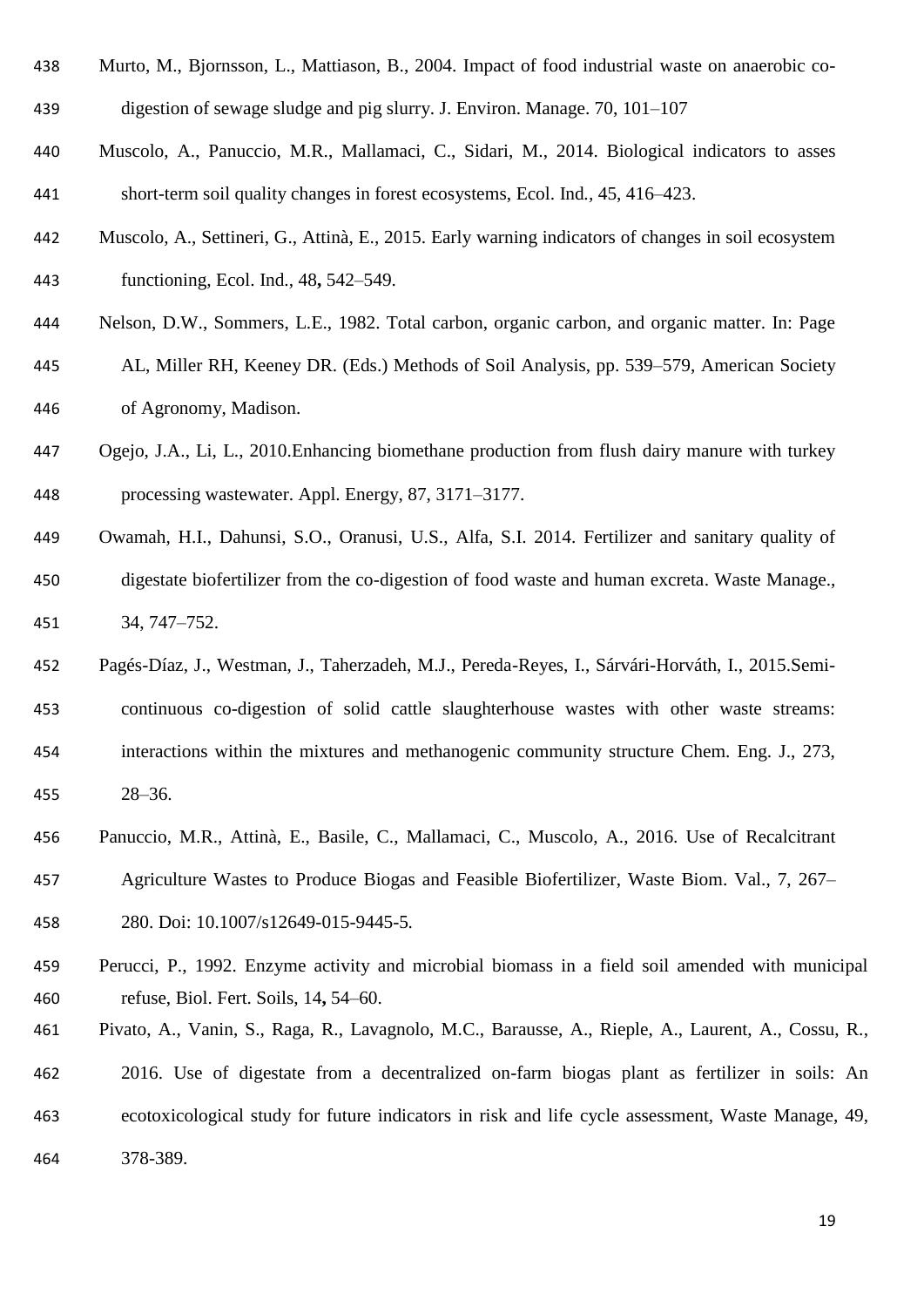- Provenzano, M.R., Iannuzi, G., Fabbri, C., Senesi, N., 2011. Qualitative characterization and differentiation of digestates from different biowastes using FTIR and fluorescence spectroscopies, J. Environ. Prot., 2**,** 83–89. doi:10.4236/jep.2011.21009.
- Reeve, J.R., Endelman, J.B,, Miller, B.E., Hole, D.J., 2012.: Residual effects of compost on soil quality and dryland wheat yield sixteen years after compost application, Soil Sci. Soc. Am., 76, 278–285.
- Rico, N., Muñoz, L., Rico, J., 2015. Anaerobic co-digestion of cheese whey and the screened liquid fraction of dairy manure in a single continuously stirred tank reactor process: limits in co-substrate ratios and organic loading rate. Bioresour. Technol., 189, 327–333.
- Rivard, C.J., Rodriguez, J.B., Nagle, N.J., Self, J.R., Kay, B.D., Soltanpour, P.N., Nieves, R.A.,
- 1995. Anaerobic digestion of municipal solid waste, Appl. Biochem. Biotech., 51(52),125–135. doi:10.1007/BF02933417.
- Saha, H.M., Kahindi, R.K., Muinga, R.W., 2008. Evaluation of manure from goats fed *Panicum* basal diet and supplemented with Madras thorn, Leucaena or Gliricidia, Trop. Subtrop. Agroecosys, 8**,** 251–257.
- Sokal, R.R., Rohlf , F.J., 1981 Biometry Freeman San Francisco, US pp 859.
- Sommer, S.G., Kjellerup, V., Kristjansen, O., 1992. Determination of total ammonium nitrogen in
- pig and cattle slurry: sample preparation and analysis, Acta Agr. Scand. Sec. *b -* Soil Plant Sci*.*  42,146–151.
- Steinberg, C.E.W., Kamara, S., Prokhotskaya, V.Yu, Manusadžianas, L., Karasyova ,T., Timofeyev, M.A., Zhang, J., Paul, A., Meinelt, T., Farjall, V.F., Matsuo, A.Y.O., Burnison,
- B.K., Menzel, R., 2006.Dissolved Humic Substances-Ecological Driving Forces from the Individual to the Ecosystem Level, Freshwater Biol*.*, 51(7), 1189–1210.
- Tabatabai, M.A., 1982. Soil enzymes. In: Page AL, Miller RH, Keeney DR (Eds) Methods of soil
- analyses. American Society of Agronomy, Madison, pp 491–515.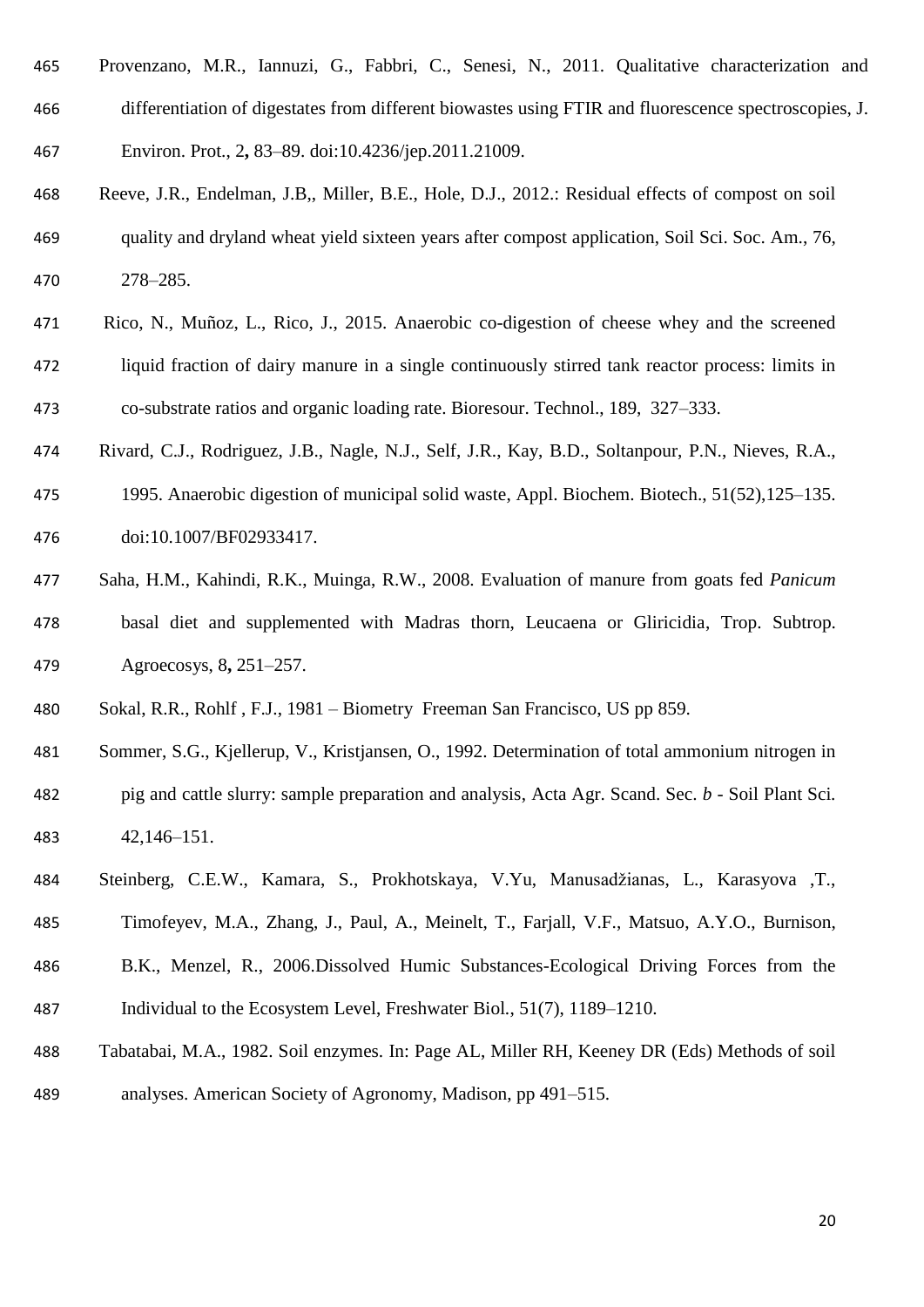- Teglia, C., Tremier, A., Martel, J.L., 2011. Characterization of solid digestates: part 2, assessment
- of the quality and suitability for composting of six digested products, Waste Biom. Val., 2,113– 126. doi:10.1007/s12649-010-9059-x
- Tikhonov, V.V., Yakushev, A.V., Zavgorodnyayan, Y.A., Byzov, B.A., Demin, V.V., 2010. Effects of Humic Acids on the Growth of Bacteria, Soil Biol., 43, 305–313.
- Trasar-Cepeda, C., Gil-Sotres, F., Leirós, M.C., 2007. Thermodynamic parameters of enzymes in grassland soils from Galicia, NW Spain, Soil Biol. Biochem., 39**,** 311–319.
- Trevisan, S., Francioso,O., Quaggiotti,S., Nardi, S., 2010. Humic substances biological activity at the plant-soil interface, Plant Signal Behav. 5(6), 635–643.
- Vacca, D., Bleam, W., Hikey, W., 2005. Isolation of Soil Bacteria Adapted to Degrade Humic Acid-Sorbed Phenanthrene, Appl. Environ. Microbiol., 71(7), 3797–3805.
- Valášková, V., Šnajdr, J., Bittner, B., Cajtham, T., Merhautová, V., Hofrichter, M., Baldrian, P., 2007. Production of lignocellulose-degrading enzymes and degradation of leaf litter by saprotrophic basidiomycetes isolated from a Quercus petraea forest, Soil Biol. Biochem., 39, 2651–2660.
- Vallini, G., Pera, A., Agnolucci, M., Valdrighi, M., 1997. Humic Acids Stimulate Growth and Activity of in Vitro Tested Axenic Cultures of Soil Autotrophic Nitrifying Bacteria, Biol. Fert. Soils, 24(3), 243–248.
- Vance, E.D., Brookes, P.C., Jenkinson, D.S., 1987. An extraction method for measuring soil microbial biomass C, Soil Biol. Biochem., 19,703–707.
- Visser, S.A., 1985. Physiological action of humic substances on microbial cells, Soil Biol. Biochem. 17, 457-462.
- Voća, N., Kricka, T., Cosic, T., Rupic, V., Jukic, Z., Kalambura, S., 2005. Digested residues as a fertilizer after the mesophilic process of anaerobic digestion, Plant Soil Environ., 51**,** 262–266.
- Von Mersi, W., Schinner, F., 1991. An improved and accurate method for determining the dehydrogenase activity of soils with iodonitrotetrazolium chloride, Biol. Fert. Soils, 11**,** 216–220.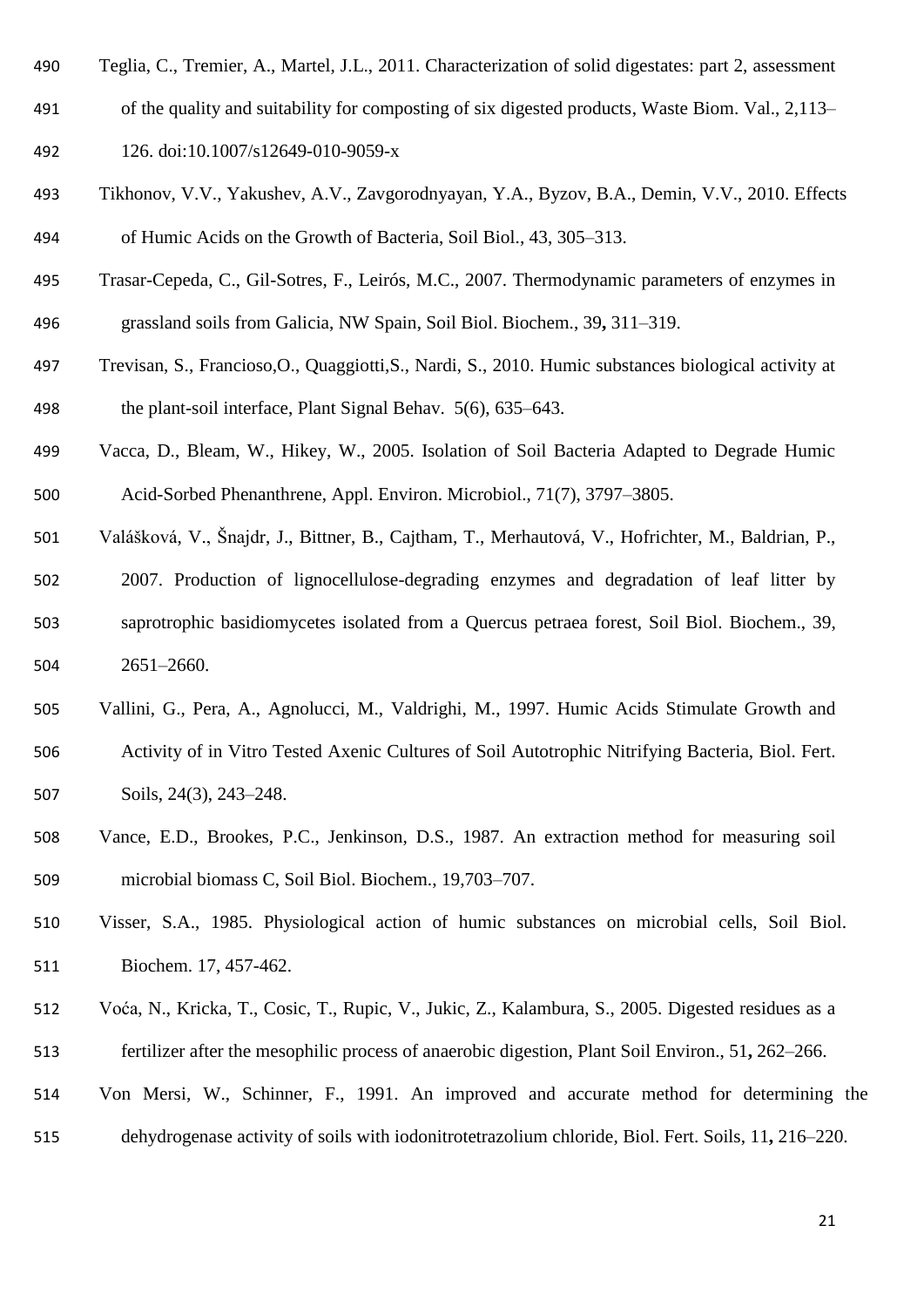| 516 | Wager-Baumann, F., 2011. Physical and biological methods for the treatment of the liquid fraction of |
|-----|------------------------------------------------------------------------------------------------------|
| 517 | anaerobic digester effluent. (PhD thesis) Vienna: University of Natural Resources and Applied Life   |
| 518 | Science.                                                                                             |
| 519 | Walkley. A., Black, I.A., 1934. An examination of the Degtjareff method for determining soil         |
| 520 | organic matter and a proposed modification of the chromic acid titration method, Soil Sci., 37,      |

- 29–38.
- Wang, X., Yang, G., Feng, Y., Ren, G., Han, X., 2012. Optimizing feeding composition and carbon–nitrogen ratios for improved methane yield during anaerobic co-digestion of dairy, chicken manure and wheat straw. Bioresour. Technol., 120, 63–78.
- Wang, X., Yang, G., Li, F., Feng, Y., Ren, G., Han, X., 2013. Evaluation of two statistical methods for optimizing the feeding composition in anaerobic co-digestion: mixture design and central composite design. Bioresour. Technol. 131, 172–178.
- Yu, H., Huang, G.H., 2009. Effects of sodium as a pH control amendment on the composting of food waste. Bioresour. Technol. 100, 2005–2011.
- Zagal, E., Muñoz, C., Quiroz, M., Córdova, C., 2009. Sensitivity of early indicators for evaluating quality changes in soil organic matter, Geoderma, 151**,**191–198.
- Zarkadas, I.S., Sofikiti, A.S., Voudrias, E.A., Pilidis, G.A., 2015. Thermophilic anaerobic digestion
- of pasteurised food wastes and dairy cattle manure in batch and large volume laboratory digesters: focussing on mixing ratios. Renew. Energy, 80, 432–440.
- Zhang, N., He, X., Gao, Y., Li, Y., Wang, H., Ma, D., Zhang, R., Yang, S., 2010. Pedogenic carbonate and soil dehydrogenase activity in response to soil organic matter in *artemisia ordosica* community, Pedosphere 20**,** 229–235.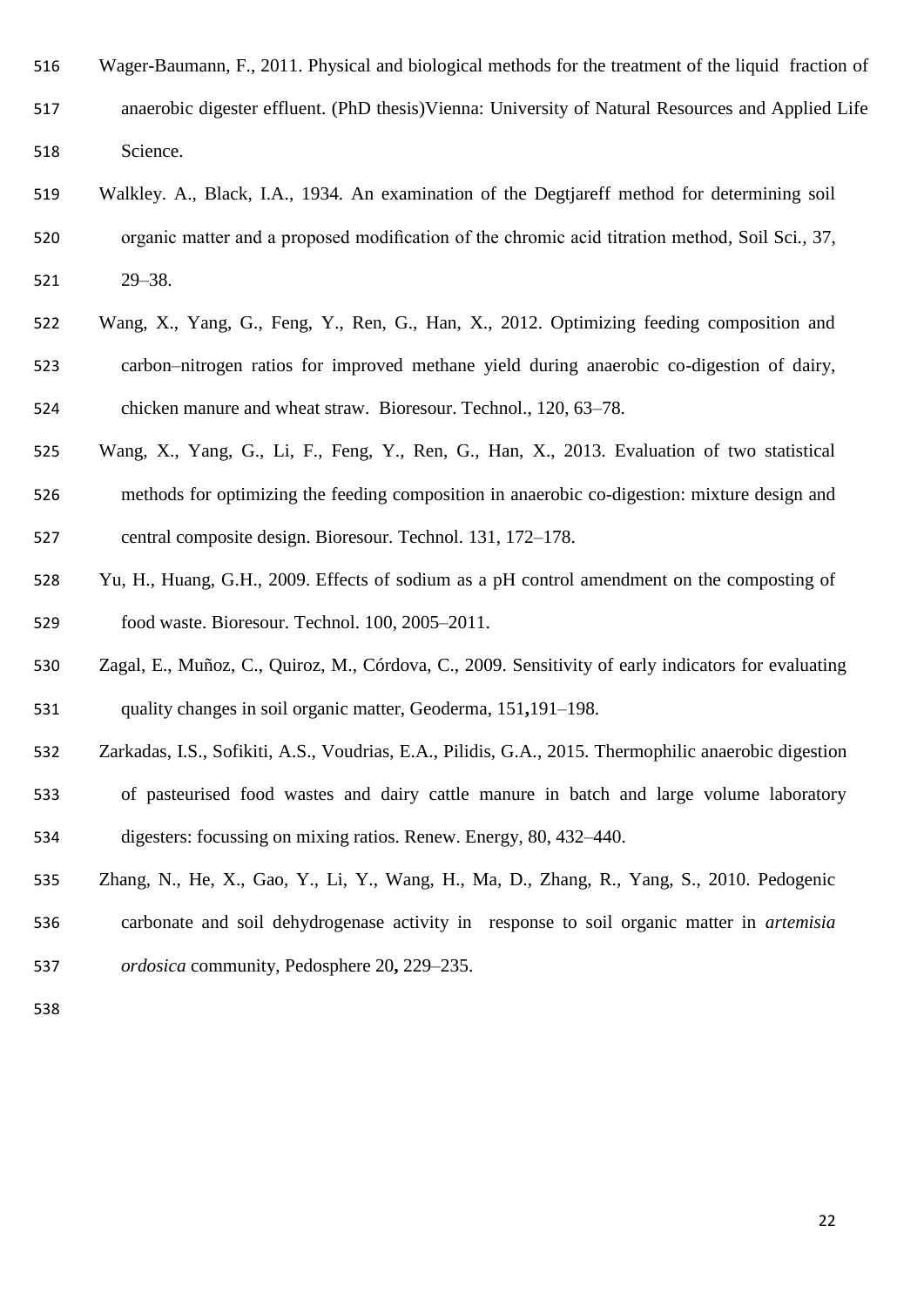539 Table 1**.** Chemical characteristics of sandy-loam soil treated with different concentrations of 540 Fattoria and Uliva solid digestates (**S.D**.). pH, soil organic Matter (SOM %); Humic Carbon (HC 541 %); Fulvic Carbon (FC%); Total Nitrogen (N %); Total Phenols (WSP  $\mu$ g TAE g<sup>-1</sup> dry soil). 542 Numbers denote the standard errors (n=9) Means with the same letters, in the same column, are not 543 significantly different (Tukey's test.  $p \le 0.05$ )

- 544
- 545

|              |  |  |  | S.D. Treatme: pH SOM HC FC N C/N WSP                                                                                             |
|--------------|--|--|--|----------------------------------------------------------------------------------------------------------------------------------|
|              |  |  |  | <b>Control</b> 0 $7.6\pm0.2^a$ $1.56\pm0.2^b$ $0.60\pm0.2^b$ $0.40\pm0.2^b$ $0.12\pm0.007^a$ $7.5\pm0.9^d$ $41\pm2.5^e$          |
|              |  |  |  | <b>25%</b> $7.6 \pm 0.1^a$ $2.34 \pm 0.2^a$ $0.76 \pm 0.2^a$ $0.61 \pm 0.3^a$ $0.12 \pm 0.006^a$ $11.3 \pm 0.3^a$ $50 \pm 3.0^f$ |
| Fattoria     |  |  |  | 50% $7.4 \pm 0.2^a$ $2.35 \pm 0.2^a$ $0.75 \pm 0.1^a$ $0.66 \pm 0.1^a$ $0.12 \pm 0.005^a$ $11.4 \pm 0.5^a$ $63 \pm 2.3^c$        |
|              |  |  |  | 75% $7.3\pm0.3^a$ $2.40\pm0.3^a$ $0.73\pm0.1^a$ $0.67\pm0.2^a$ $0.14\pm0.006^a$ $10.0\pm0.2^b$ $82\pm2.5^c$                      |
|              |  |  |  | 25% $7.6\pm0.1^a$ 2.30 $\pm0.1^a$ 0.65 $\pm0.2^b$ 0.58 $\pm0.2^a$ 0.13 $\pm0.009^a$ 10.2 $\pm0.5^b$ 75 $\pm3.5^d$                |
| <b>Uliva</b> |  |  |  | 50% $7.5\pm0.2^a$ $2.33\pm0.3^a$ $0.62\pm0.1^b$ $0.60\pm0.2^a$ $0.13\pm0.007^a$ $10.4\pm0.2^b$ $96\pm2.9^b$                      |
|              |  |  |  | 75% $7.6\pm0.3^a$ $2.36\pm0.2^a$ $0.63\pm0.1^b$ $0.68\pm0.1^a$ $0.15\pm0.005^a$ $9.2\pm0.5^c$ $158\pm2.9^a$                      |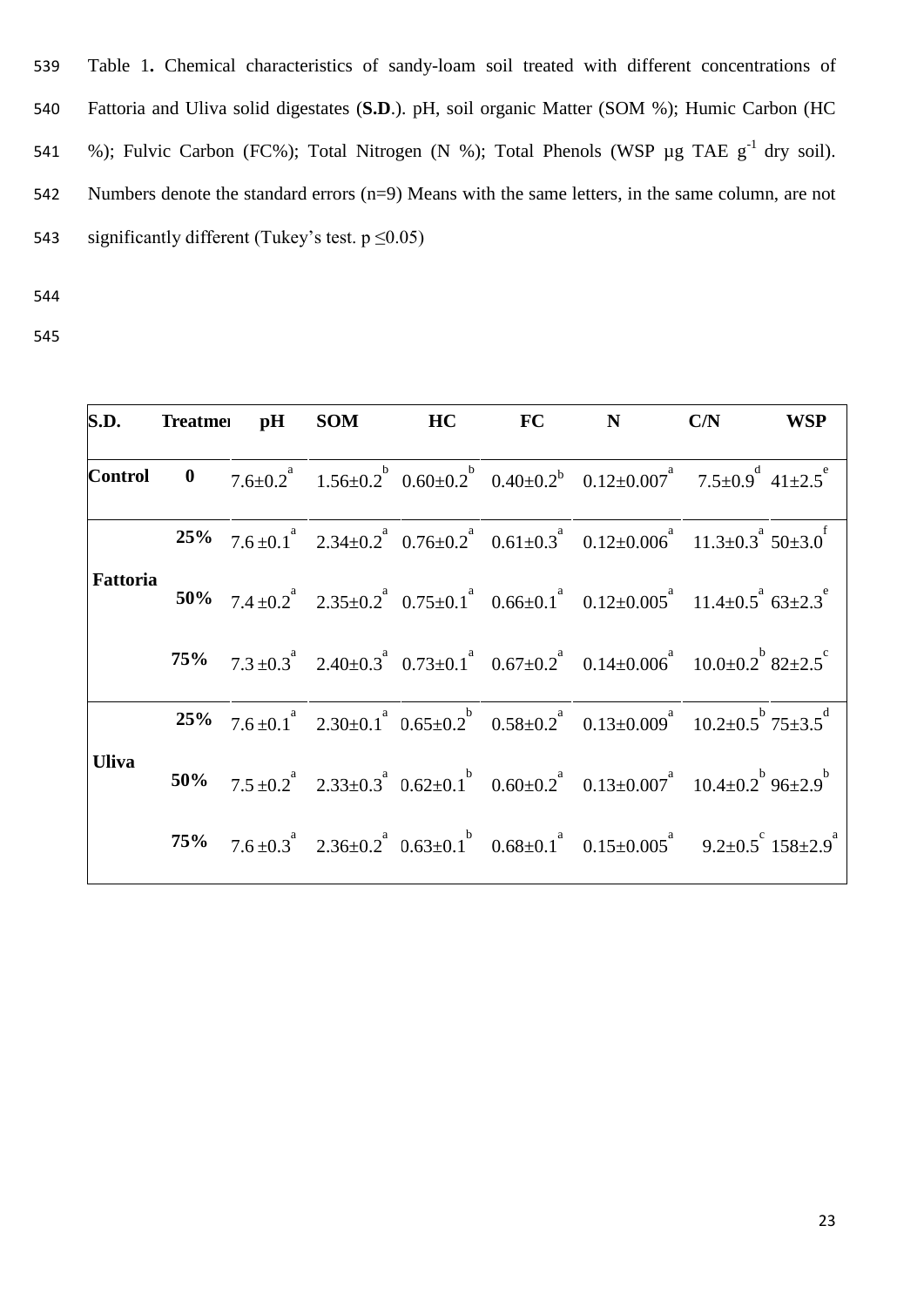Table 2. Microbial Biomass (MBC  $\mu$ g C g<sup>-1</sup> soil), fluorescein diacetate (FDA) hydrolysis (fluorescein released,  $\mu$ g g<sup>-1</sup> dry soil; acid phosphatase and alkaline phosphatase (Ac and Ak. P. μg *p*-nitrophenol g<sup>-1</sup> h<sup>-1</sup>) and urease (URE μg NH<sub>4</sub><sup>+</sup>-N g<sup>-1</sup>dry soil 2 h<sup>-1</sup>), dehydrogenase (DH μg INTF g<sup>-1</sup> dry soil h<sup>-1</sup>) βglucosidase (β-GLU µg *p*-nitrophenol  $g^{-1} h^{-1}$ ) Catalase (CAT, mg H<sub>2</sub>O<sub>2</sub> g dry soil <sup>-1</sup>) activities, in sandy soil treated with different concentration of Fattoria and Uliva solid digestates **(S.D**.). Numbers denote the standard errors (n=9) Means with the same letters, in the same column, are not significantly different (Tukey's test.  $p \le 0.05$ )

| S.D.           | <b>Treatment</b> | <b>FDA</b>                  | <b>DH</b>                   | $\beta$ -GLU            | <b>URE</b>                  | Ac. P                 | Ak. P                    | <b>CAT</b>                  | <b>MBC</b>             |
|----------------|------------------|-----------------------------|-----------------------------|-------------------------|-----------------------------|-----------------------|--------------------------|-----------------------------|------------------------|
| <b>Control</b> | $0\%$            | $42.4 \pm 1.5$ <sup>c</sup> | $59.5 \pm 1.5^b$            | $78 \pm 2.2^{\text{a}}$ | $87.9 \pm 2.2^b$            | $248 \pm 3.5^{\circ}$ | $339 \pm 3.0^a$          | $40.2 \pm 1.0^{\circ}$      | $833 \pm 3.4^d$        |
|                | 25%              | $67.0 \pm 2.2^{\text{a}}$   | 69.0 $\pm$ 1.4 <sup>a</sup> | $80 \pm 2.3^{\circ}$    | $109.0 \pm 2.0^a$           | $351 \pm 3.0^{\circ}$ | $345 \pm 3.6^{\circ}$    | $50.1 \pm 2.1$ <sup>c</sup> | $995 \pm 3.0^a$        |
| Fattoria       | 50%              | $68.9 \pm 2.0^a$            | $73.5 \pm 1.5^a$            | $85 \pm 3.0^{\circ}$    | $110.1 \pm 2.1^a$           | $375 \pm 3.0^{\circ}$ | $348 \pm 3.2^a$          | $61.0 \pm 1.5^{\circ}$      | $1080 \pm 5.0^{\circ}$ |
|                | 75%              | 59.7 $\pm$ 2.4 <sup>b</sup> | $61.0 \pm 2.0^b$            | $81 \pm 3.0^a$          | $91 \pm 2.0^b$              | $280 \pm 2.3^b$       | $344 \pm 2.5^{\text{a}}$ | $63.0 \pm 1.9^b$            | $918 \pm 6.0^b$        |
|                | 25%              | $40.5 \pm 2.5$ °            | $59.4 \pm 1.6^b$            | $62{\pm}2.5^{\rm b}$    | $79.4 \pm 2.0^{\circ}$      | $248 \pm 3.0^{\circ}$ | $340 \pm 2.0^{\circ}$    | $74.0 \pm 1.0^a$            | $865 \pm 3.0^{\circ}$  |
| <b>Uliva</b>   | 50%              | $41.0 \pm 2.1$ <sup>c</sup> | $62.1 \pm 1.8^b$            | $69{\pm}3.1^{b}$        | $81.1 \pm 2.3$ <sup>c</sup> | $247 \pm 3.5$ °       | $344 \pm 3.0^a$          | $75.0 \pm 1.5^{\text{a}}$   | $861 \pm 5.0^{\circ}$  |
|                | 75%              | $43.9 \pm 2.8$ <sup>c</sup> | $63.5 \pm 2.5^{\rm b}$      | $70 \pm 2.0^{\rm b}$    | $81.4 \pm 2.5$ <sup>c</sup> | $246 \pm 3.0^{\circ}$ | $345 \pm 3.0^a$          | $76.5 \pm 1.9^{\text{a}}$   | $858 \pm 3.4^{\circ}$  |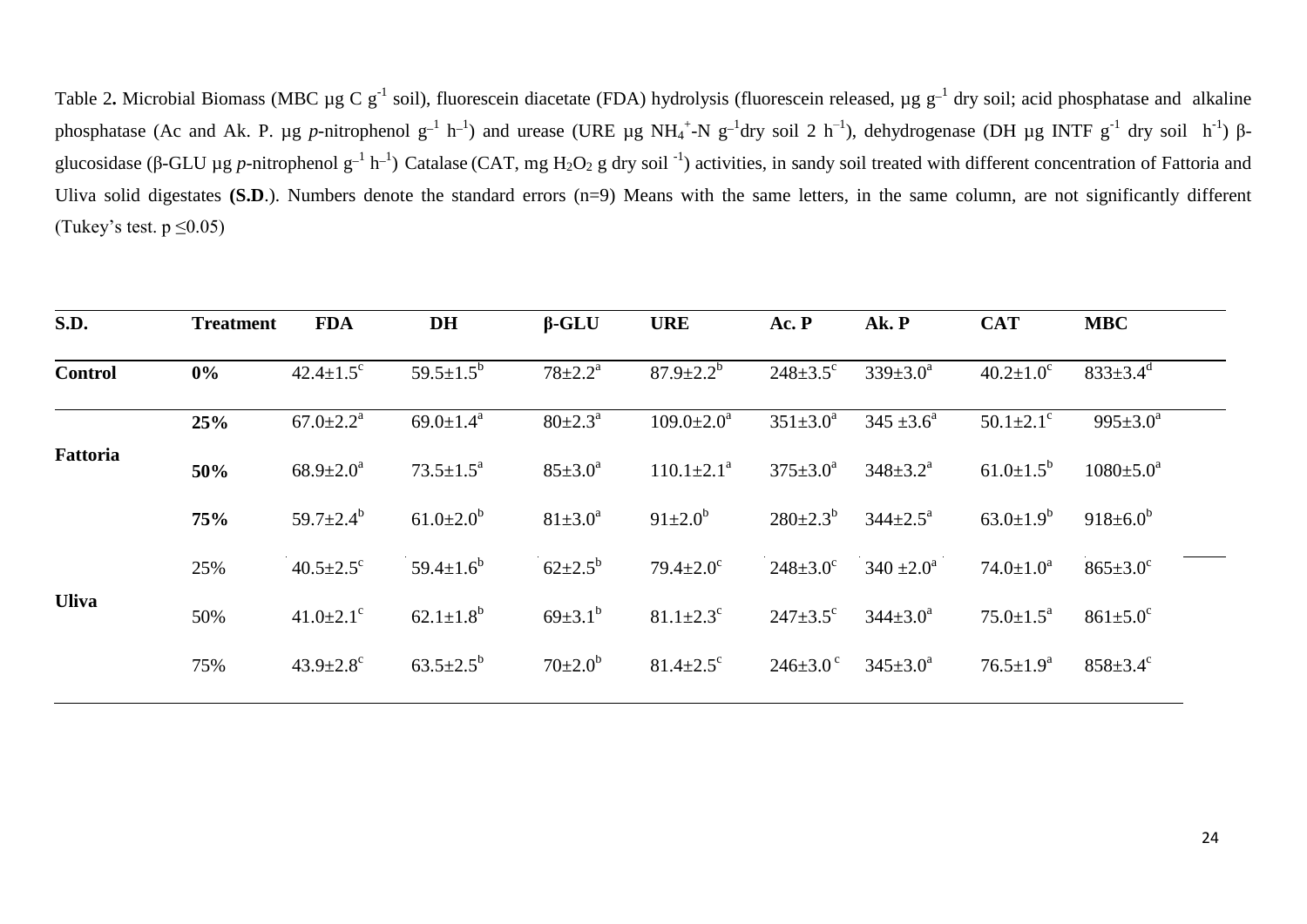Table 3. Chemical characteristics of soil treated with different concentration of Fattoria and Uliva liquid digestates (**L.D**.). pH; soil organic Matter (SOM %); Humic Carbon (HC %); Fulvic Carbon ( FC%); Total Nitrogen (N %); Total Phenols (WSP µg TAE g<sup>-1</sup> dry soil). Numbers denote the standard errors (n=9). Means with the same letters, in the same column, are not significantly different (Tukey's test.  $p \le 0.05$ )

| L.D.           | <b>Treatment</b> | pH | <b>SOM</b>                                                                         | HC                                                                                             | FC                          | N                             | C/N                         | <b>WSP</b>                |
|----------------|------------------|----|------------------------------------------------------------------------------------|------------------------------------------------------------------------------------------------|-----------------------------|-------------------------------|-----------------------------|---------------------------|
| <b>Control</b> | $\mathbf{0}$     |    | 7.6 $\pm$ 0.2 <sup>a</sup> 1.56 $\pm$ 0.2 <sup>b</sup> 0.60 $\pm$ 0.2 <sup>b</sup> |                                                                                                | $0.40{\pm}0.2^{\mathrm{b}}$ | $0.12 \pm 0.007$ <sup>a</sup> | $7.5 \pm 0.3$ <sup>c</sup>  | $41{\pm}2.5^e$            |
|                | 10%              |    | $7.6 \pm 0.1^a$ $2.30 \pm 0.1^a$                                                   | $0.75 \pm 0.2$ <sup>a</sup> $0.58 \pm 0.2$ <sup>b</sup>                                        |                             | $0.12{\pm}0.09^{a}$           | $11.1 \pm 0.3$ <sup>a</sup> | $50\pm3.5$ <sup>d</sup>   |
| Fattoria       | 20%              |    | $7.4 \pm 0.2^a$ $2.33 \pm 0.3^a$                                                   | $0.72 \pm 0.1$ <sup>a</sup> $0.59 \pm 0.2$ <sup>b</sup>                                        |                             | $0.14{\pm}0.07^{^a}$          | $10.4 \pm 0.4^{\circ}$      | $56 \pm 2.9$ <sup>d</sup> |
|                | 30%              |    |                                                                                    | $7.3 \pm 0.3^a$ $2.36 \pm 0.2^a$ $0.73 \pm 0.1^a$ $0.62 \pm 0.1^a$                             |                             | $0.15{\pm}0.05^{^a}$          | $9.2 \pm 0.5^{b}$           | $67\pm2.9^{b}$            |
|                | 10%              |    | $7.6 \pm 0.1^a$ $2.30 \pm 0.1^a$                                                   | $0.67 \pm 0.2^b$                                                                               | $0.56{\pm}0.2^{b}$          | $0.12{\pm}0.09^{a}$           | $11.1 \pm 0.5$ <sup>a</sup> | $55 \pm 3.5$ <sup>d</sup> |
| <b>Uliva</b>   | 20%              |    | $7.5 \pm 0.2^a$ $2.33 \pm 0.3^a$                                                   | $0.66 \pm 0.1$ <sup>b</sup> $0.60 \pm 0.2$ <sup>b</sup>                                        |                             | $0.13{\pm}0.07^{a}$           | $10.4 \pm 0.2$ <sup>a</sup> | $66{\pm}2.9^{b}$          |
|                | 30%              |    |                                                                                    | 7.6 ± 0.3 <sup>a</sup> 2.36 ± 0.2 <sup>a</sup> 0.67 ± 0.1 <sup>b</sup> 0.64 ± 0.1 <sup>a</sup> |                             | $0.15 \pm 0.05$ <sup>a</sup>  | $9.2 \pm 0.5^{b}$           | $98 \pm 2.9^a$            |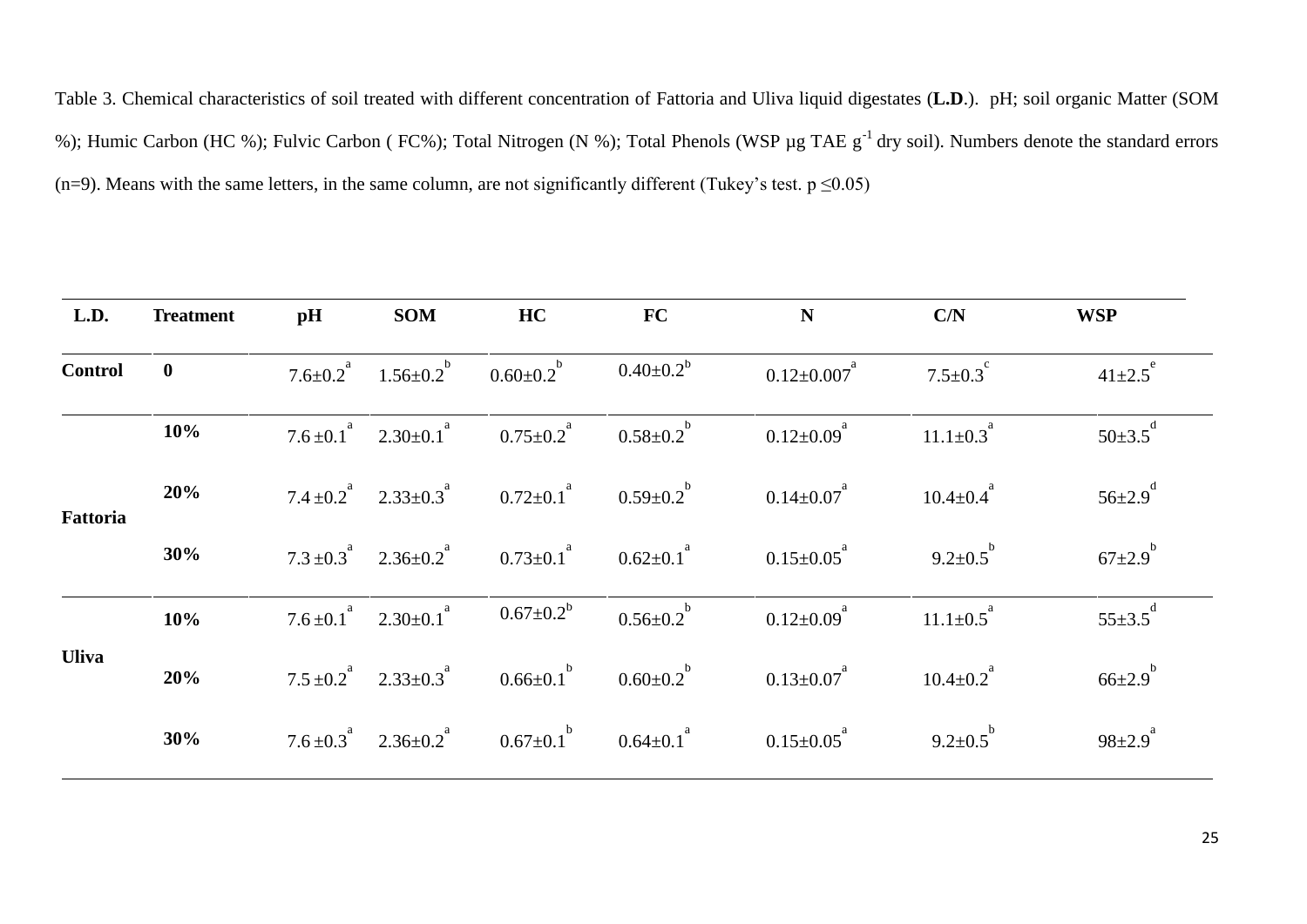Table 4. Microbial Biomass (MBC µg C  $g^{-1}$  soil), fluorescein diacetate (FDA) hydrolysis (fluorescein released, µg  $g^{-1}$  dry soil; acid phosphatase and alkaline phosphatase (Ac and Ak. P. μg *p*-nitrophenol g<sup>-1</sup> h<sup>-1</sup>) and urease (URE μg NH<sub>4</sub><sup>+</sup>-N g<sup>-1</sup>dry soil 2 h<sup>-1</sup>), dehydrogenase (DH μg INTF g<sup>-1</sup> dry soil h<sup>-1</sup>) βglucosidase (β-GLU μg *p*-nitrophenol g<sup>-1</sup> h<sup>-1</sup>) activities, in soil treated with different concentration of Fattoria and Uliva liquid digestates (**L. D**.) Numbers denote the standard errors (n=9) Means with the same letters, in the same column, are not significantly different (Tukey's test.  $p \le 0.05$ )

| L.D.            | <b>Treatment</b> | <b>FDA</b>                | DH                          | $\beta$ -GLU              | <b>URE</b>                  | Ac.P                     | Ak.P                                          | <b>CAT</b>                                             | <b>MBC</b>            |
|-----------------|------------------|---------------------------|-----------------------------|---------------------------|-----------------------------|--------------------------|-----------------------------------------------|--------------------------------------------------------|-----------------------|
| <b>Control</b>  | 0%               | $42.4 \pm 1.5^b$          | $59.5 \pm 1.5^{\text{a}}$   | $78 \pm 4.2^{\text{a}}$   | $87.9 \pm 2.2^{\mathrm{a}}$ | $248 \pm 3.5^{\circ}$    | $339 \pm 3.0^a$                               | $40.2 \pm 1.0^d$                                       | $860 \pm 3.4^{\circ}$ |
|                 | 10%              | $83.5 \pm 2.5^{\text{a}}$ | $59.4 \pm 1.6^a$            | $82 \pm 2.5^{\circ}$      | $89.4 \pm 2.0^a$            | $248 \pm 3.0^a$          | $340 \pm 2.0^{\circ}$                         | $68.2 \pm 0.6^a$ $965 \pm 7.0^a$                       |                       |
| <b>Fattoria</b> | 20%              | $91.9 \pm 2.1^a$          | $62.1 \pm 1.8^a$            | $81 \pm 3.1^{\circ}$      | $91.1 \pm 2.3^{\text{a}}$   | $247 \pm 3.5^{\text{a}}$ | $344 \pm 3.0^a$                               | $69.5 \pm 1.0^a$ 990 $\pm 5.0^a$                       |                       |
|                 | 30%              | $73.9 \pm 2.8^{\text{a}}$ | $63.5 \pm 2.5^{\text{a}}$   | $84{\pm}4.0^a$            | $92.4 \pm 2.5^{\text{a}}$   |                          | $246\pm3.0^{\text{a}}$ $345\pm3.0^{\text{a}}$ | 60.3 $\pm$ 2.1 <sup>b</sup> 998 $\pm$ 4.4 <sup>a</sup> |                       |
|                 | 10%              | $40.5 \pm 2.5^{\circ}$    | $57.2 \pm 1.6^{\circ}$      | $79 \pm 2.5^{\mathrm{a}}$ | $86.4 \pm 2.0^a$            | $235 \pm 3.0^{\circ}$    | $338 \pm 3.0^{\circ}$                         | $43.8 \pm 1.2$ <sup>d</sup> $845 \pm 9.0$ <sup>b</sup> |                       |
| <b>Uliva</b>    | 20%              | $38.9 \pm 2.1^{\rm b}$    | $60.1 \pm 1.8$ <sup>a</sup> | $80 \pm 3.1^{\circ}$      | $90.0 \pm 2.3^{\text{a}}$   | $239 \pm 3.5^{\text{a}}$ | $336 \pm 2.5^{\text{a}}$                      | $49.5 \pm 1.4^{\circ}$ $850 \pm 6.0^{\circ}$           |                       |
|                 | 30%              | $39.9 \pm 2.8^b$          | $61.0 \pm 2.5^{\text{a}}$   | $81{\pm}4.0^a$            | $89.3 \pm 2.5^{\text{a}}$   |                          | $244\pm3.0^{\text{a}}$ $340\pm4.0^{\text{a}}$ | 50.4 $\pm$ 2.3 <sup>c</sup> 853 $\pm$ 4.5 <sup>b</sup> |                       |
|                 |                  |                           |                             |                           |                             |                          |                                               |                                                        |                       |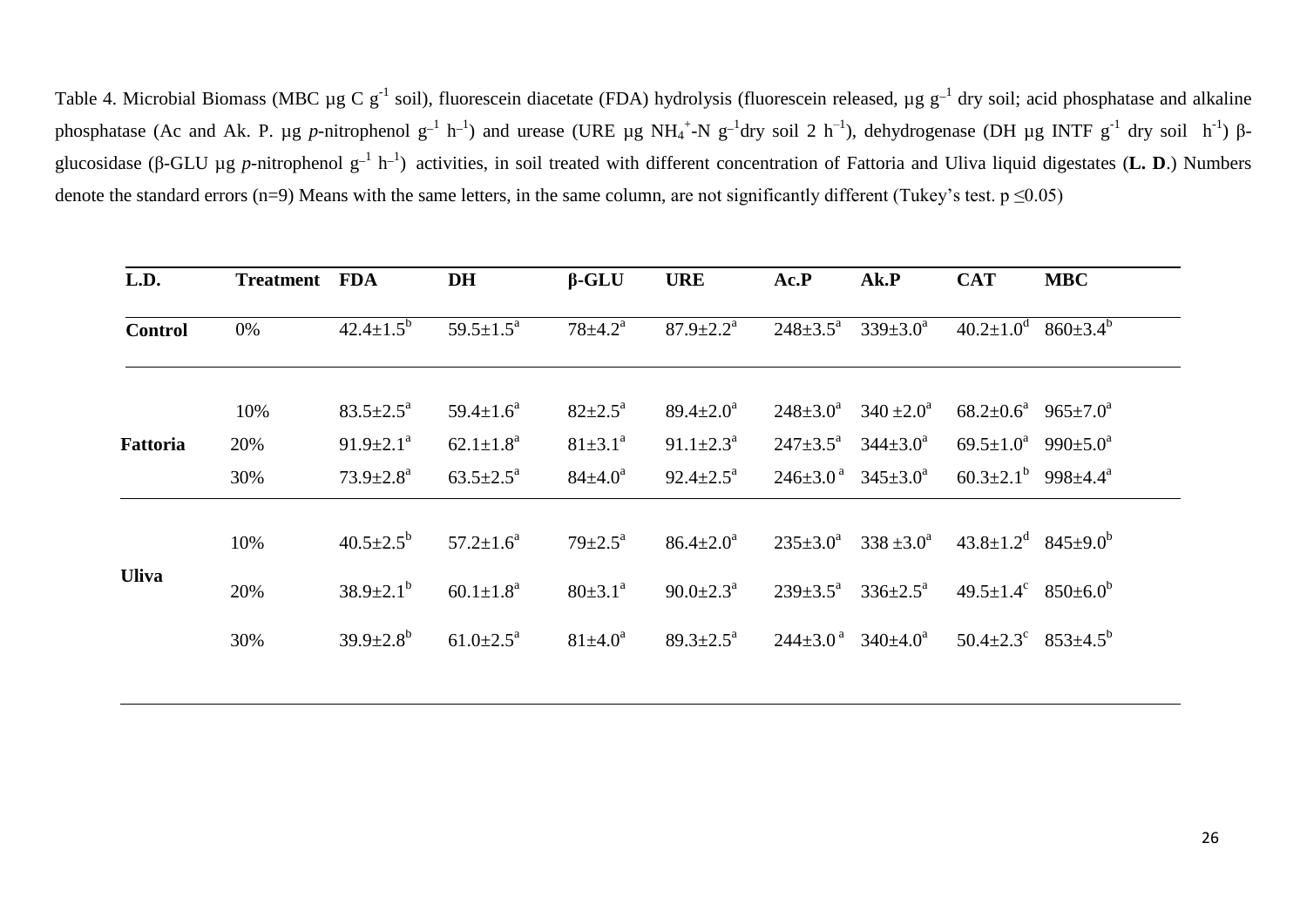Table 5. Analysis of variance of the effects of Fattoria and Uliva digestate fractions (solid and liquid) on soil organic matter (SOM), total phenols (WSP), fluorescein diacetate (FDA), microbial biomass C (MBC) and catalase (CAT). F-ratio and  $R^2$  are shown

|              | Fattoria |            |              |            |            |            |  |  |  |  |
|--------------|----------|------------|--------------|------------|------------|------------|--|--|--|--|
|              |          | SOM        | <b>WSP</b>   | <b>FDA</b> | <b>MBC</b> | <b>CAT</b> |  |  |  |  |
| <b>Solid</b> |          |            |              |            |            |            |  |  |  |  |
|              | F-ratio  | 32.598     | 191.81       | 128.99     | 1062.31    | 118.88     |  |  |  |  |
|              | p value  | 0.000      | 0.000        | 0.000      | 0.000      | 0.000      |  |  |  |  |
|              | $R^2$    | 0.924      | 0.986        | 0.980      | 0.997      | 0.978      |  |  |  |  |
| Liquid       |          |            |              |            |            |            |  |  |  |  |
|              | F-ratio  | 0.067      | 40.43        | 270.77     | 518.56     | 336.70     |  |  |  |  |
|              | p value  | 0.976      | 0.000        | 0.000      | 0.000      | 0.000      |  |  |  |  |
|              | $R^2$    | 0.024      | 0.969        | 0.990      | 0.995      | 0.992      |  |  |  |  |
|              |          |            | <b>Uliva</b> |            |            |            |  |  |  |  |
|              |          | <b>SOM</b> | <b>WSP</b>   | <b>FDA</b> | <b>MBC</b> | <b>CAT</b> |  |  |  |  |
| <b>Solid</b> |          |            |              |            |            |            |  |  |  |  |
|              | F-ratio  | 12.72      | 1104.33      | 1.33       | 98.97      | 18.42      |  |  |  |  |
|              | p value  | 0.002      | 0.000        | 0.33       | 0.000      | 0.001      |  |  |  |  |
|              | $R^2$    | 0.827      | 0.998        | 0.34       | 0.974      | 0.874      |  |  |  |  |
| Liquid       |          |            |              |            |            |            |  |  |  |  |
|              | F-ratio  | 0.067      | 247.79       | 0.82       | 3.13       | 28.73      |  |  |  |  |
|              | p value  | 0.976      | 0.000        | 0.52       | 0.088      | 0.000      |  |  |  |  |
|              | $R^2$    | 0.024      | 0.989        | 0.24       | 0.540      | 0.915      |  |  |  |  |